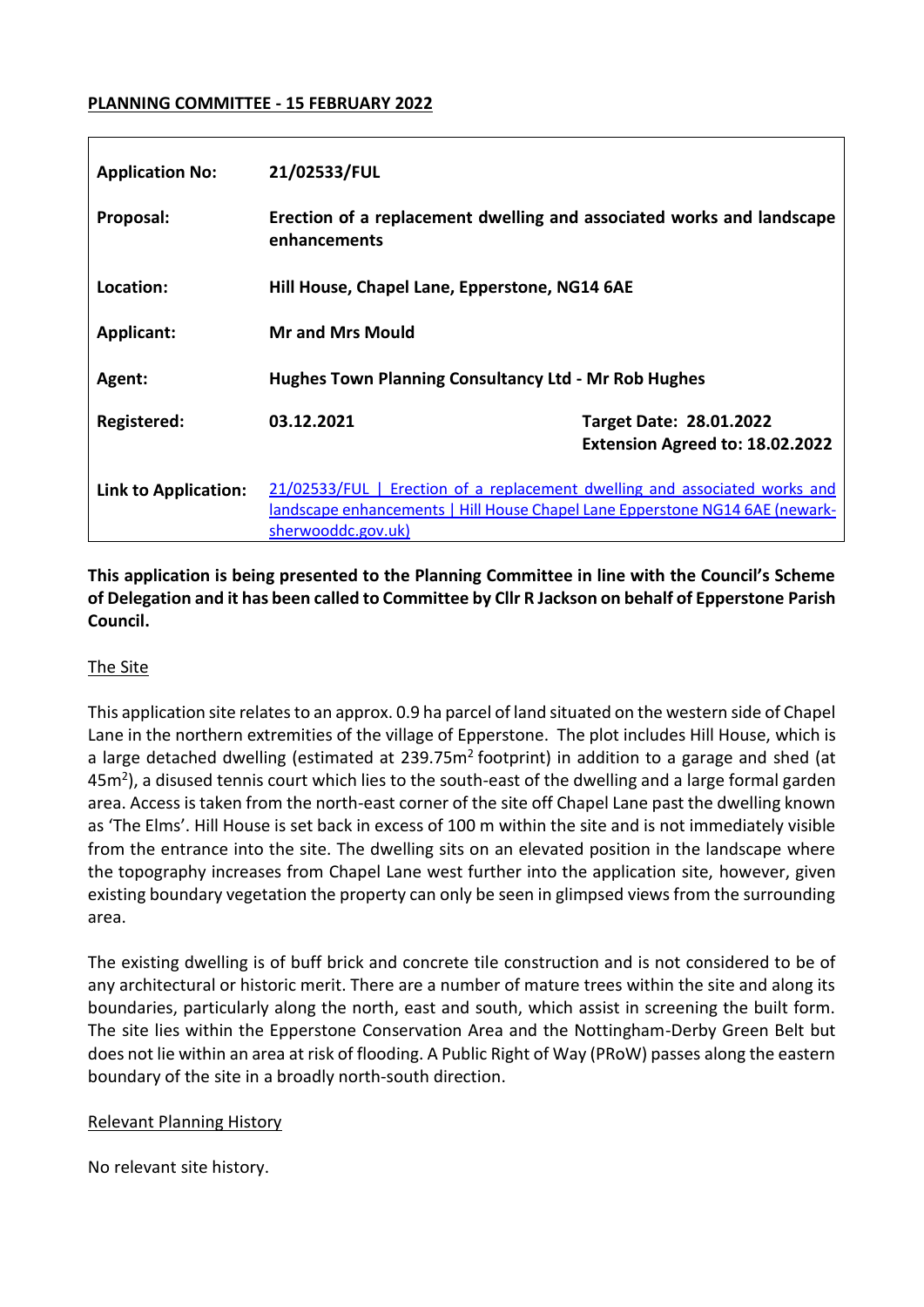### The Proposal

Permission is sought for the demolition of the existing dwelling on site and erection of a replacement dwelling with associated landscaping. The replacement dwelling would be of a radically different and contemporary design, set within an integrated landscape.

The plans show a substantial sized property positioned broadly centrally on a NW-SE alignment towards the northern part of the site. The dwelling is shown as a series of linear blocks that would cut into the landscape as it raises to the west. The plans show the site would become re-landscaped around the dwelling with a pond in the SE corner adjacent to the existing tree belt, a pavilion, sculpture and seating area, stepped bank and outdoor dining area all shown within the grounds. The core of the site would be cleared for construction of the new dwelling and garden, however the existing trees and shrubs around the perimeter would be retained and supported and extended with new trees around the western end of the site. The west side of the house would be partly embedded in the sloping ground allowing the landscape to integrate onto the roof of the dwelling.

The dwelling would be contemporary in appearance with a predominant flat roof form, set into the landscape and around significant vegetation. The Engineering Concepts and Sustainability Strategy details that the dwelling would incorporate a robust SUDS strategy (including mitigation through green roofs and retention ponds, both of which would have a net positive effect on the biodiversity of the site), a water efficiency strategy (including the recycling of water) and an energy reduction strategy (to reduce the overall energy consumption and carbon emissions of the dwelling, by prioritising passive design approaches).

The replacement dwelling would overlay the position of the existing house and would have a linear form orientated so that the main living space faces the sun and the larger part of the garden. Access would remain via the existing drive and garaging is proposed under the house.

|            | <b>Existing Dwelling</b>                                                                                                                                              | <b>Replacement Dwelling</b>                                                                                                                        | % Increase                     |
|------------|-----------------------------------------------------------------------------------------------------------------------------------------------------------------------|----------------------------------------------------------------------------------------------------------------------------------------------------|--------------------------------|
| Footprint  | 157m <sup>2</sup>                                                                                                                                                     | 800m <sup>2</sup>                                                                                                                                  | 410%                           |
| Floor Area | 283m <sup>2</sup><br>(House Total: 239.75m <sup>2</sup><br>(GF: 132.16m <sup>2</sup><br>FF: $107.59m2$ )<br>Garage: 36.12m <sup>2</sup><br>Shed: 8.37m <sup>2</sup> ) | 1230m <sup>2</sup><br>(GF: $709.4m2$<br>FF: 131.1m <sup>2</sup><br>Basement: 388.9m <sup>2</sup> )                                                 | 335%                           |
| Volume     | 911m <sup>3</sup>                                                                                                                                                     | 5913 $m3$<br>(House above ground: $3600 \text{ m}^3$<br>House basement level: 290 m <sup>3</sup><br>Uninsulated garage area: 1120 m <sup>3</sup> ) | 549%<br>(295% above<br>ground) |

The below table shows a comparison of the existing vs proposed built form on the site:

*All calculations are approximate*

The proposal also includes extensive landscaping – the scheme largely ensures the retention and incorporation of the vast majority of trees across the site alongside new tree planting and management of the existing tree stock as part of the wider landscape strategy. However, the Proposed Development will require the removal of eight individual trees and two groups of trees. Landscaping proposals also include the removal of four individual trees, the partial removal of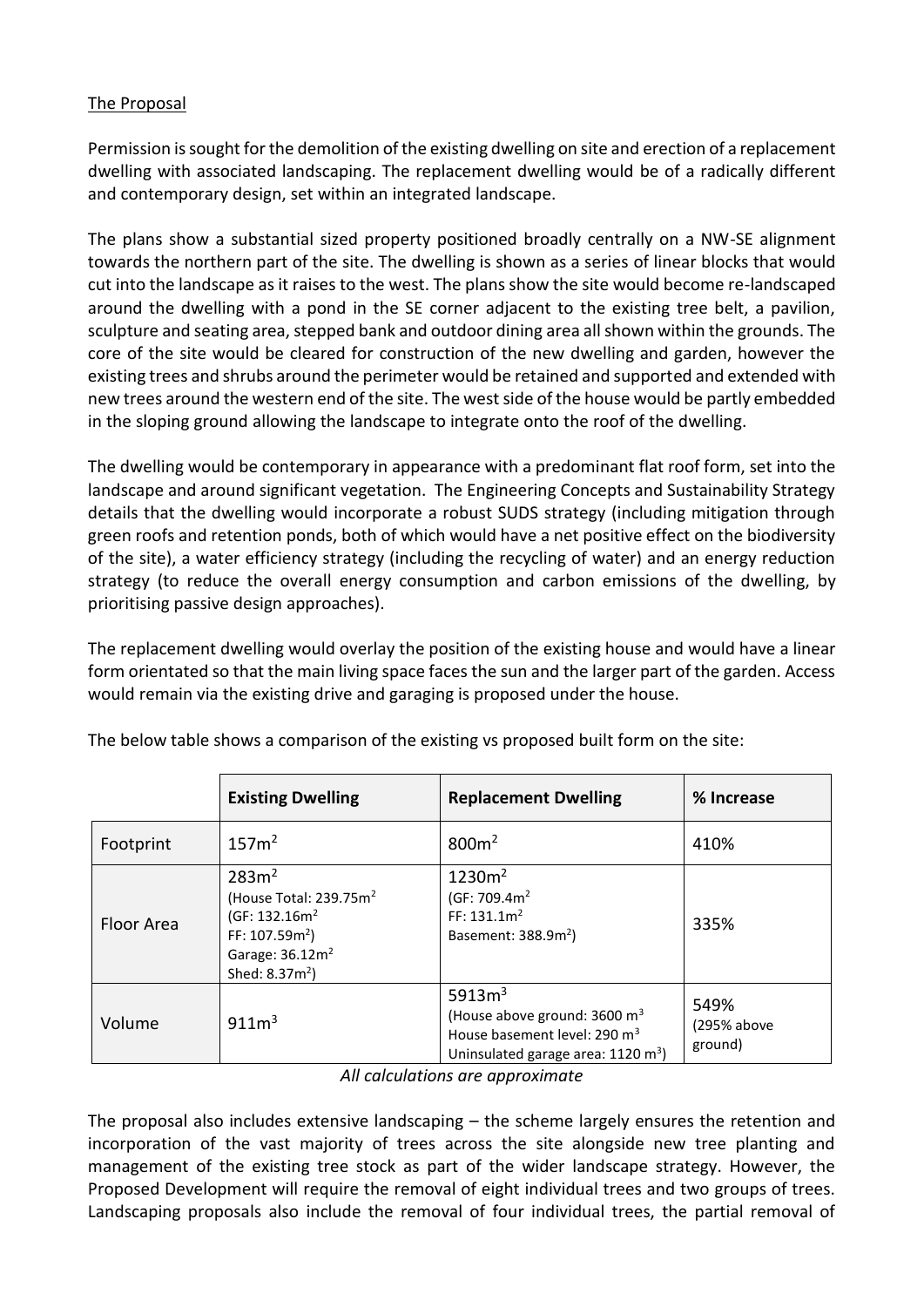mainly understory trees through selective thinning and the removal of a mature beech hedgerow.

Access would remain as existing and parking would be provided within the site.

### Departure/Public Advertisement Procedure

Occupiers of 10 properties have been individually notified by letter, a site notice has been displayed and an advert has been placed in the local press.

Earliest Decision: 20.01.2022

### **Planning Policy Framework The Development Plan**

*Epperstone Neighbourhood Plan, adopted December 2019* 

- EP 7: Trees and Hedgerows
- EP 8: Biodiversity
- EP 9: Distinctive Views and Vistas
- EP 11: Design Principles
- EP 16: Epperstone Conservation Area
- EP 17: Epperstone Historic Character

*NSDC Amended Core Strategy Adopted 2019* Spatial Policy 1 – Settlement Hierarchy

Spatial Policy 2 - Spatial Distribution of Growth

- Spatial Policy 4B– Green Belt Development
- Spatial Policy 7 Sustainable Transport
- Core Policy 9 Sustainable Design
- Core Policy 12 Biodiversity and Green Infrastructure
- Core Policy 13 Landscape Character
- Core Policy 14 Historic Environment

*Newark and Sherwood Allocation and Development Management DPD, adopted 2013* 

DM5 – Design

DM7 – Biodiversity and Green Infrastructure

DM9 - Protecting and Enhancing the Historic Environment

DM12 – Presumption in Favour of Sustainable Development

### **Other Material Planning Considerations**

- Planning Practice Guidance
- National Planning Policy Framework Adopted (NPPF) (2021)
- Sections 66 and 72 of the Planning (Listed Buildings and Conservation Areas) Act 1990
- Landscape Character Assessment Supplementary Planning Document Dec 2013

### Consultations

*NB: A summary of consultee comments is set out below, comments can be found in full here:* [21/02533/FUL](https://publicaccess.newark-sherwooddc.gov.uk/online-applications/applicationDetails.do?activeTab=documents&keyVal=R3H7HRLBIJI00)  [| Erection of a replacement dwelling and associated works and landscape enhancements | Hill House Chapel](https://publicaccess.newark-sherwooddc.gov.uk/online-applications/applicationDetails.do?activeTab=documents&keyVal=R3H7HRLBIJI00)  [Lane Epperstone NG14 6AE \(newark-sherwooddc.gov.uk\)](https://publicaccess.newark-sherwooddc.gov.uk/online-applications/applicationDetails.do?activeTab=documents&keyVal=R3H7HRLBIJI00)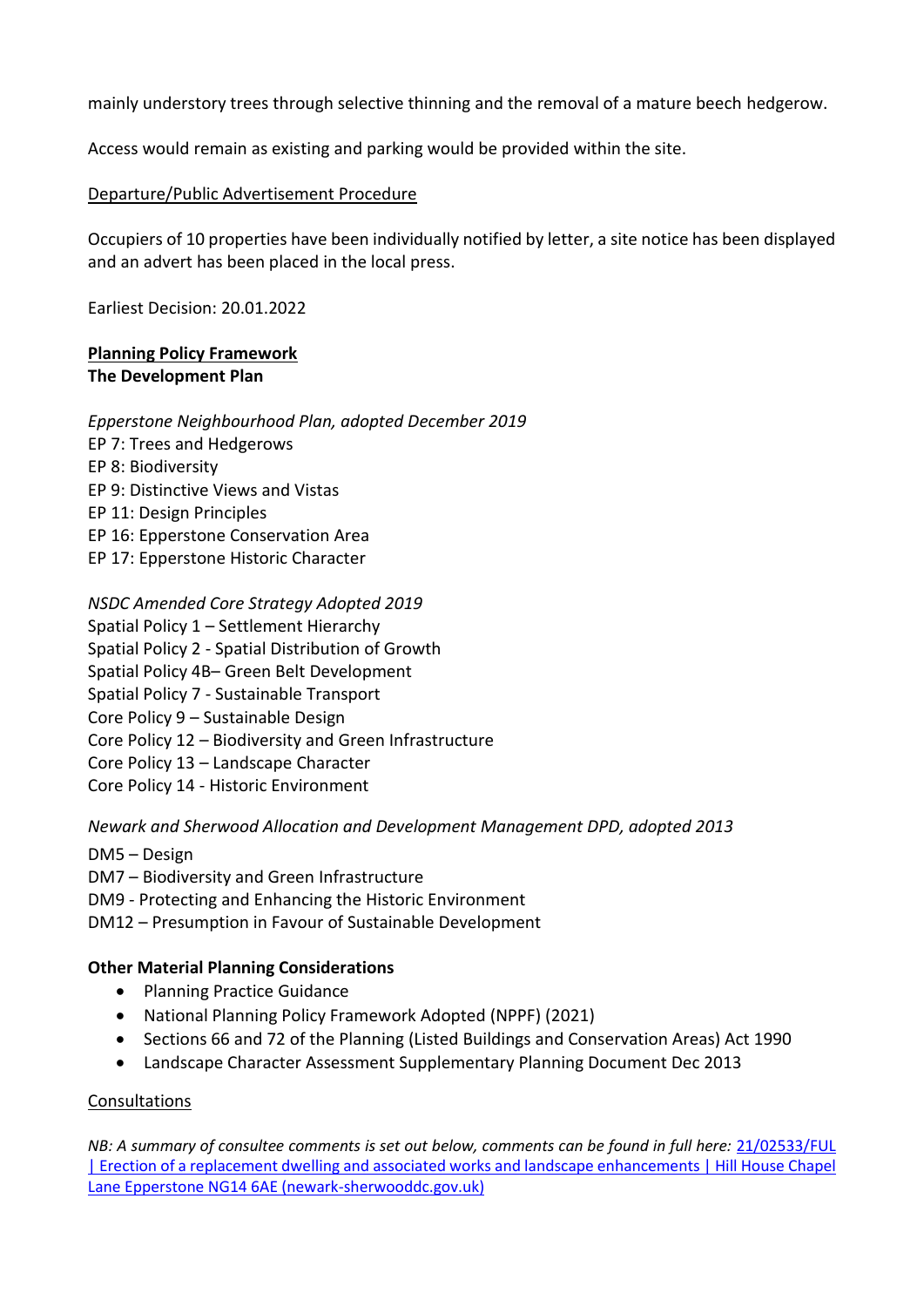**Epperstone Parish Council** – Object – "Following our Epperstone Parish Council meeting on 18 January 2022, we write to inform you that after lengthy discussions and presentations by the proposers and objectors, the Parish Council voted as follows; 5 Objected and 2 Supported with construction issue and light pollution conditions. As such the Parish Council objects to this planning proposal for a replacement dwelling, for the following reasons:

- 1. The design, size and visual impact of the proposed house which sits in our conservation village, within the Green Belt.
- 2. The design is contrary to The Epperstone Neighbourhood Plan 2016-2033 and in particular para.4.4.1 which provides the basis for acceptable design.
- 3. The scale and size of the proposed house is huge and disproportionately large compared to other large houses in Epperstone. The proposed house is of the order of five times larger than the existing house it seek to relace, albeit no higher.
- 4. The construction access related issues for the village, Chapel Lane in particular and local residents will be enormous and exacerbated by the disproportionate size of the proposed house.
- 5. Light pollution and intrusion for neighbouring properties is a concern, due to the proposed length of the proposed house, which will sit on and into the hill."

**NSDC Conservation** – No objection subject to conditions – "The development will not cause any significant material harm to the special character and appearance of the Conservation Area (CA). [...] There are no listed buildings within the immediate vicinity. Any wider impact is limited to considering whether the proposal interrupts or distracts from the wider setting and experience of key listed buildings like the Grade I Church. I am satisfied in that context, however, that no harm is caused to any listed buildings."

**NCC Rights of Way –** No objection subject to informative notes to the applicant.

**Ramblers Association** – No objection – "Epperstone Footpath No. 1 runs along the first part of the access drive to this application site. Nottinghamshire Area Ramblers are pleased to see that the route of this right of way is acknowledged in the Design & Access Statement. However there is concern that traffic resulting from the considerable demolition and construction work could cause a hazard to walkers on this narrow section of the access drive. It is suggested that if approval is given that a condition is attached requiring adequate safety procedures to be followed to protect walkers from construction traffic on the right of way through this corner of the application site."

**NCC Flood Risk** – Flood Risk Standing advice applies.

**NSDC Tree Consultant** – No objection subject to conditions relating to: submission of an arboricultural method statement, prohibited activities on site and a replacement planting scheme.

**Cadent Gas** - No objection subject to informative notes to the applicant.

# **Comments have been received from THREE interested parties that can be summarised as follows:**

- Concerns that the development will increase flood risk locally to third parties as a result of the new pond and recontouring the ground.
- Access to the site for delivery of building materials will pose a highways safety issue as vehicles will block Chapel Lane. The structure of the lane also cannot cope with heavy traffic and emergency vehicle access will be compromised.
- The plans are very detailed and not easy to read in small print.
- Vermin will be disturbed by the work which will impact neighbouring properties.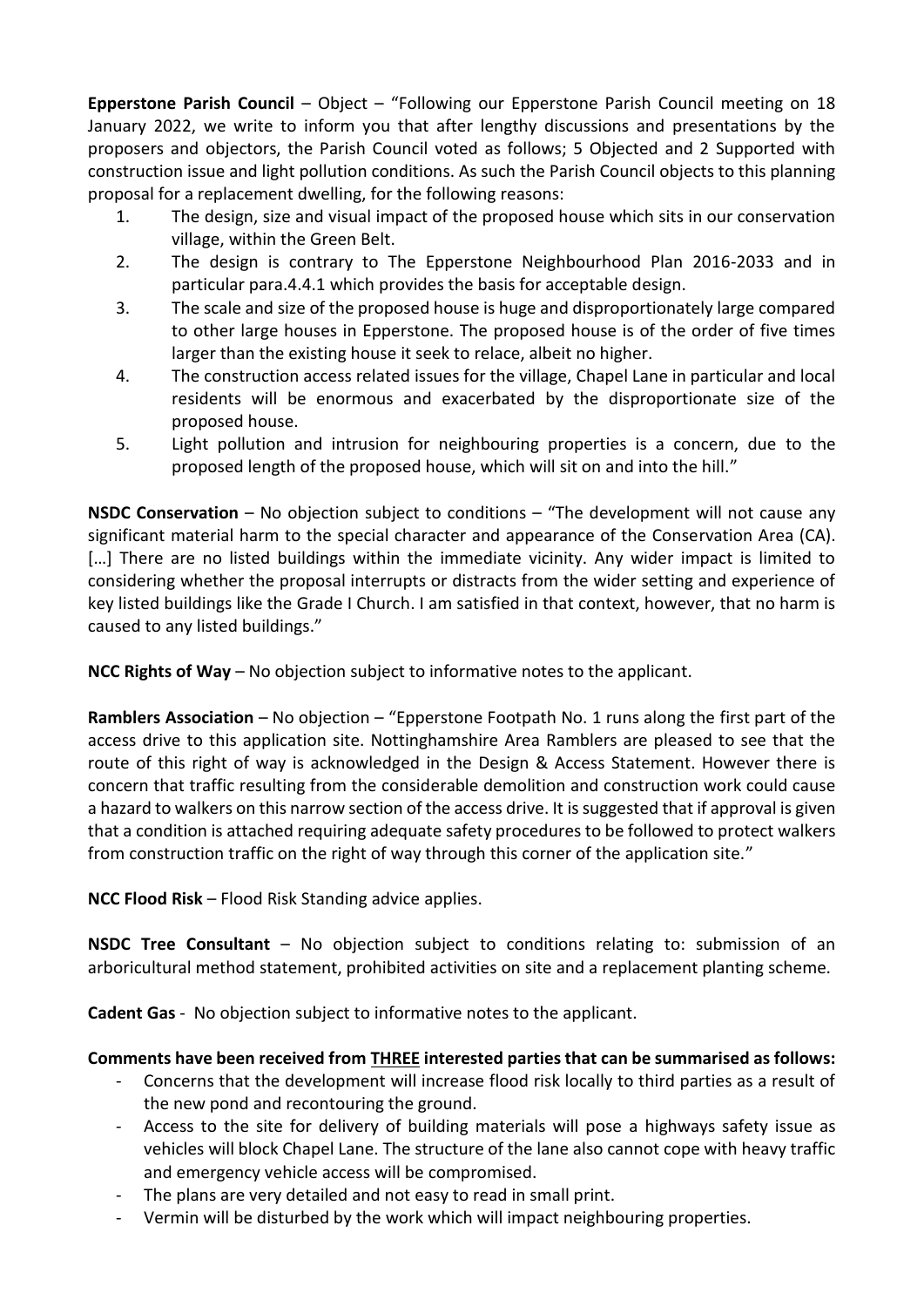- The increase in size of the new dwelling will have a substantial impact on neighbouring residents as it will dominate views from surrounding properties.
- The new building will have a significant impact on the green belt and conservation area, particularly when viewed from public footpaths.
- The replacement dwelling will stand proud of its surroundings and offer a stark, dramatic contract.
- The multiple slot windows proposed will overlook neighbouring properties and result in an increase in light pollution with the whole upper floor lit from dusk onwards, dominating views.
- The design fails to reflect the character of the village and would be contrary to the Epperstone Neighbourhood Plans Village Design Statement.
- Whilst sustainability and performance of building is admirable, building a property 6 times larger than the existing, for two people, is not environmentally sensitive.
- There have been numerous replacement dwellings along Chapel Lane and many have undergone substantial redevelopment but were limited in size to minimise the impact on the green belt and conservation area.
- The design is of an aggressive style, completely out of character with its surroundings in terms of scale and mass and has a flat roof which is uncharacteristic of the Conservation Area.
- There will be a significant loss of outlook for walkers that use the footpaths which will dominate the village outlook.
- A six fold increase in built form with greatly increase surface water run-off locally.
- The LVIA notes inappropriate change of character affecting the CA as a result of the development.

# Comments of the Business Manager

# *Principle of Development*

The adopted Core Strategy details the settlement hierarchy which will help deliver sustainable growth and development in the District. The intentions of this hierarchy are to direct new residential development to the Sub-regional Centre, Service Centres and Principal Villages, which are well served in terms of infrastructure and services.

The site is located within the Green Belt where new development is strictly controlled through the NPPF and Spatial Policy 4B of the Core Strategy. The NPPF advises that the fundamental aim of Green Belt policy is to prevent urban sprawl by keeping land permanently open; the essential characteristics of Green Belts are their openness and their permanence. The NPPF states that inappropriate development is, by definition, harmful to the Green Belt and should not be approved except in very special circumstances. When considering any planning application, local planning authorities should ensure that substantial weight is given to any harm to the Green Belt. *'Very special circumstances'* will not exist unless the potential harm to the Green Belt by reason of inappropriateness, and any other harm resulting from the proposal, is clearly outweighed by other considerations. There is no definite list for what will constitute very special circumstances, but the threshold can be high and will turn on the facts and circumstances of the individual application.

In assessing this application, the main issues are:

- 1. Whether the proposal would represent inappropriate development in the Green Belt;
- 2. The effect of the proposed development on the openness of the Green Belt and the purposes of including land within it; and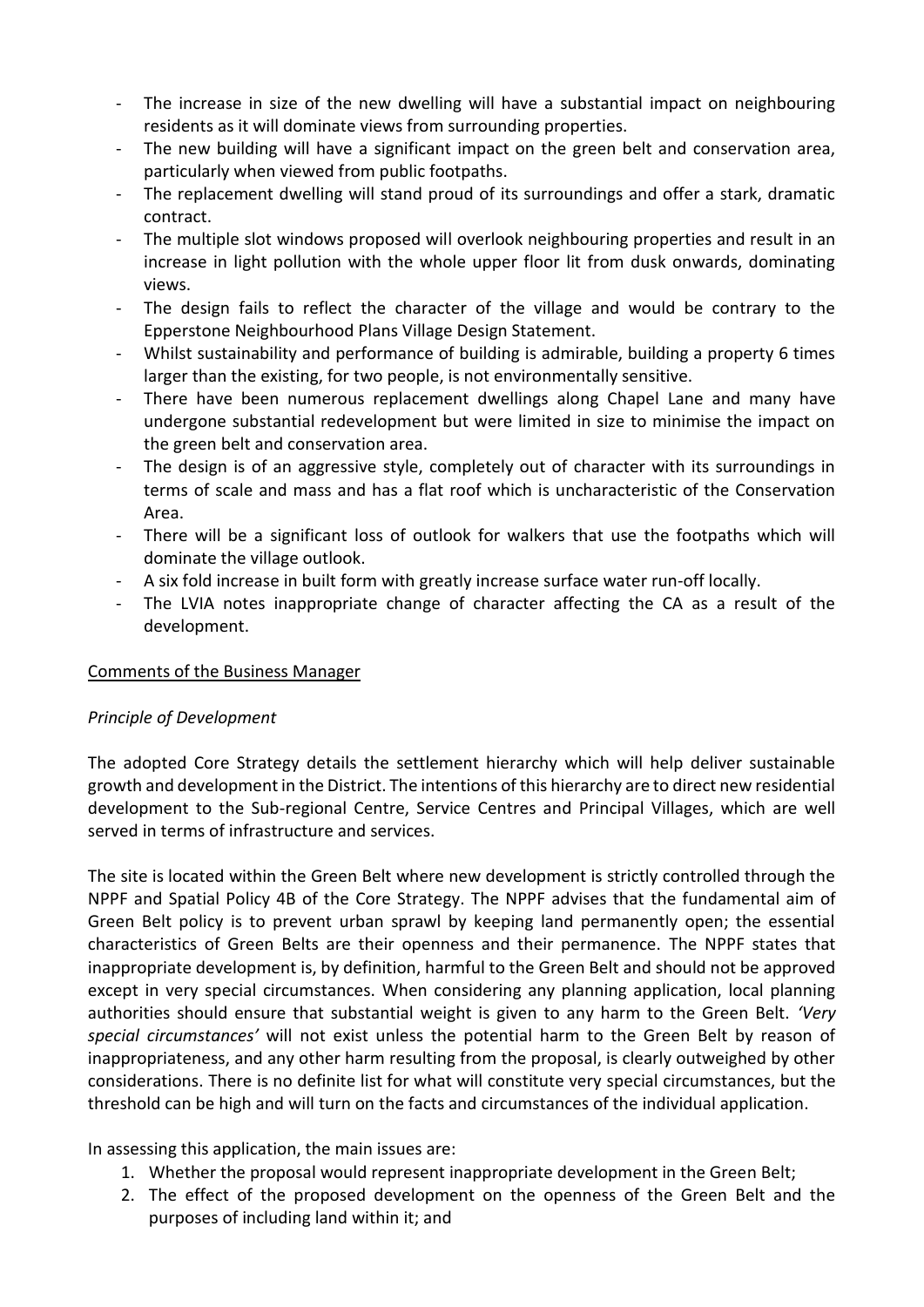3. If the proposed development is inappropriate, whether the harm by reason of inappropriateness, and any other harm, is clearly outweighed by other considerations so as to amount to the very special circumstances necessary to justify the proposal.

*Point 1:* The NPPF informs local planning authorities that they should regard the construction of new buildings as inappropriate in Green Belt although there are exceptions. One such exception is *"the replacement of a building, provided the new building is in the same use and not materially larger than the one it replaces".* It is under this exception point that the appropriateness of this proposal is assessed. The NPPF establishes two tests, firstly relating to the use, and then an objective assessment of the relative size of the existing and replacement building. The application proposal would be the same use, passing the first test. The second test is a matter of judgement based on the evidence of each case, as neither the NPPF of the Development Plan defines *'materially larger'* or offers any definitive guidance in this regard.

A comparison of the exact figures between the existing and proposed dwelling can be found in the description of the proposal section above however in short there would be a 410% increase in built footprint across the site, 335% increase in floor area and a 549% increase in volume (albeit a 295% increase in volume above ground). The new dwelling would significantly exceed the existing footprint, floor space and volume of the existing dwelling and would therefore result in a building that would be materially larger than the one to be replaced. The development would therefore not fall within exception d) of Paragraph 149 of the NPPF. To this extent, and in principle, the proposal would therefore be inappropriate development within the Green Belt in conflict with the aims of the NPPF.

*Point 2:* An essential characteristic of the Green Belts is its openness. Openness is the absence of development notwithstanding the degree of visibility of the land in question from the public realm and has both spatial and visual aspects.

In simple spatial terms, this proposal would have a clear and demonstrable effect on the openness of the Green Belt by introducing considerably more built development (in scale and mass) into land which is currently predominately open around the existing dwelling house. The replacement with such a large dwelling, spread over a greater proportion of this site would therefore bring about more built development where there is presently none. Whilst the development would be visually contained within the existing boundaries of the site, thus not encroaching into the agricultural land that surrounds it, and the design of the dwelling is such that it tapers to become integral to the landscape with the ground flowing over it, it would nevertheless have an adverse impact on the spaciousness and openness within the site.

In visual terms, I accept that when considering the massing and bulk the dwelling is proposed to be set into the landscape which assists in reducing its above ground impact. It also follows a very lateral, layered design to sink the design into the surrounding plot, is limited to two storeys above ground and set under a flat roof to reduce the overall height profile of the building and therefore I accept that the sculpting into the landscape may reduce the immediate impact of sheer scale of the proposed dwelling in visual terms. However, the existing dwelling's ridge height is c.7.8m, compared with a proposed maximum height of c8m for the replacement dwelling and the volume of built development above ground level would still increase by 295% (at 3600m<sup>3</sup> compared with existing 911m<sup>3</sup>). The expanse of built development would exceed the existing dwelling significantly, the effect of which would be a significant reduction in openness of the Green Belt.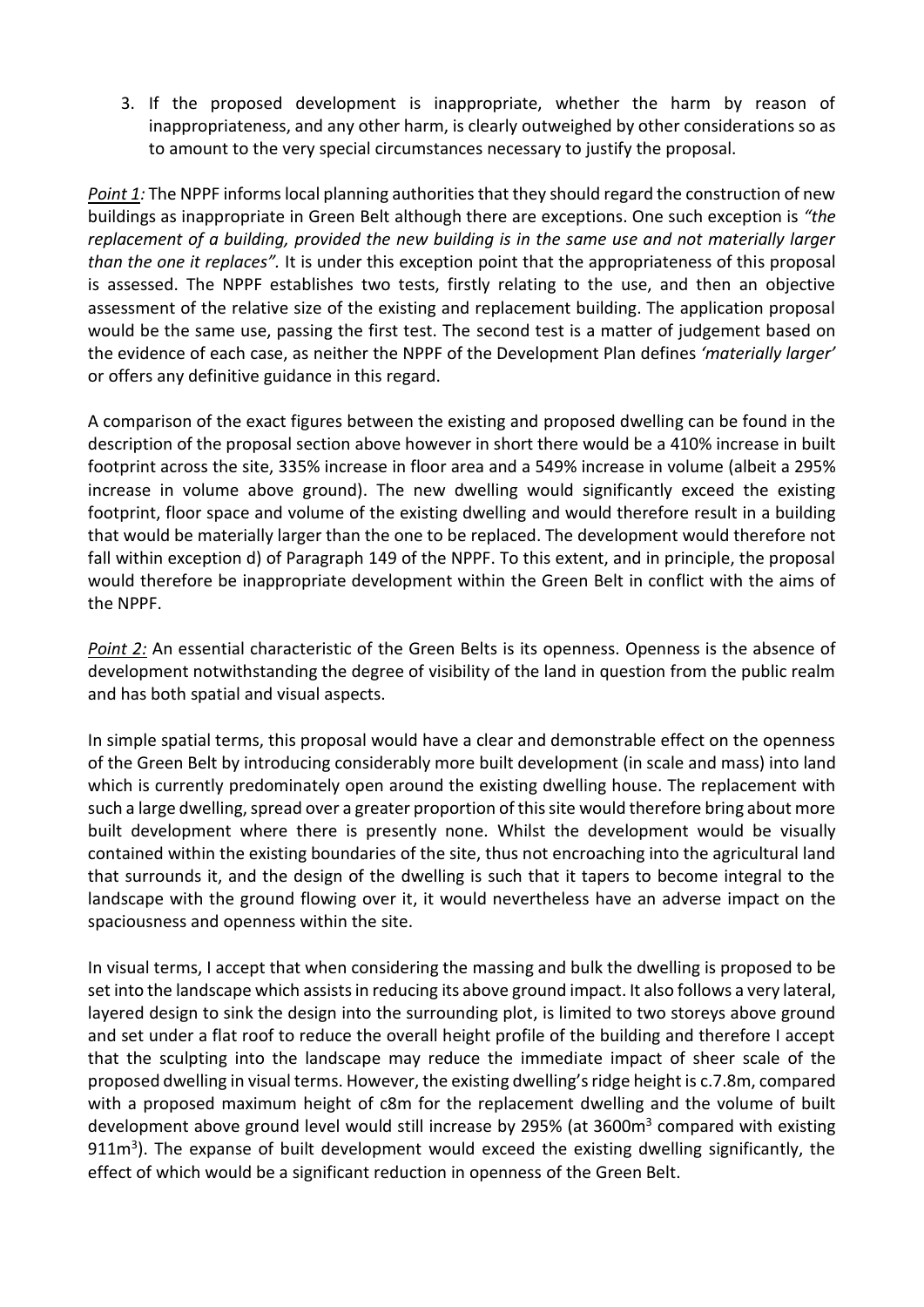Having considered the submitted Landscape and Visual Impact Assessment (LVIA), I accept the conclusion that the proposal, given intervening boundary screening to the north, east and south would only be visible from certain viewpoints. However, regardless of whether or not the proposal would be conspicuous from a public vantage point the fact remains that the development would have an adverse effect on the openness of the Green Belt, particularly in spatial terms. This would fail to serve the related Green Belt purpose, would constitute an inappropriate form of development and therefore it would clearly conflict with the fundamental aim of national Green Belt policy.

*Point* 3: The application advances that the outstanding design quality and sustainability of this dwelling should be regarded as a very special circumstancesthat are sufficient to outweigh any harm identified by this proposal in accordance with para. 134(b) of the NPPF. The application also argues that there will be other economic, social and environmental benefits that would result from this proposal that too would contribute to the very special circumstances. I will now go on to assess these other material considerations of the development before undertaking the green belt and overall planning balance.

# *Assessment of the Design & Sustainability*

Both national and local planning policies state that good design is a key aspect of sustainable development and new development should be visually attractive, achieve a high standard of sustainable design that is of an appropriate form and scale to its context complementing the existing built and landscape environments (CP9, CP13, DM5 and EP11 of the ENP in addition to the NPPF). Policy EP11 further states that whilst developments must respond positively to the character and historic context of existing development within Epperstone, contemporary and innovative materials and design will be supported where positive improvement can be robustly demonstrated without detracting from the historic context. Proposals should respect or enhance (but not necessarily replicate) the local character.

Of particular importance to this application is Chapter 12 of the NPPF which provides guidance in respect of achieving well-designed places and states at paragraph 134 that *significant weight* should be given to "*outstanding or innovative designs which promote high levels of sustainability, or help raise the standard of design more generally in an area, so long as they fit in with the overall form and layout of their surroundings."* The NPPF is clear that developments should be visually attractive as a result of good architecture, layout and appropriate and effective landscaping; be sympathetic to local character and history, including the surrounding built environment and landscape setting, and that decisions should not prevent or discourage appropriate innovation or change.

### *Design*

The supporting documents that accompany this application explain that the design for this replacement dwelling has evolved as part of an iterative design process and has principally taken reference from the landscape and built characteristics of Epperstone, with its distinctive boundary and retaining walls and structures (brick and stone), landscape patterns, ridge and furrow landscape and surrounding countryside to ensure the development references the character of its built and natural surroundings. The intention is for this development to be a sustainable, legacy project with a strong relationship to the landscape and every room feeling as part of the garden.

The design concept proposes a series of parallel brick walls which *'slide'* into the sloping site, spaced to replicate the pattern of the surrounding ridge and furrow landscape and creating a hierarchy of spaces within the dwelling. The volumes created by the walls are enveloped by a green roof and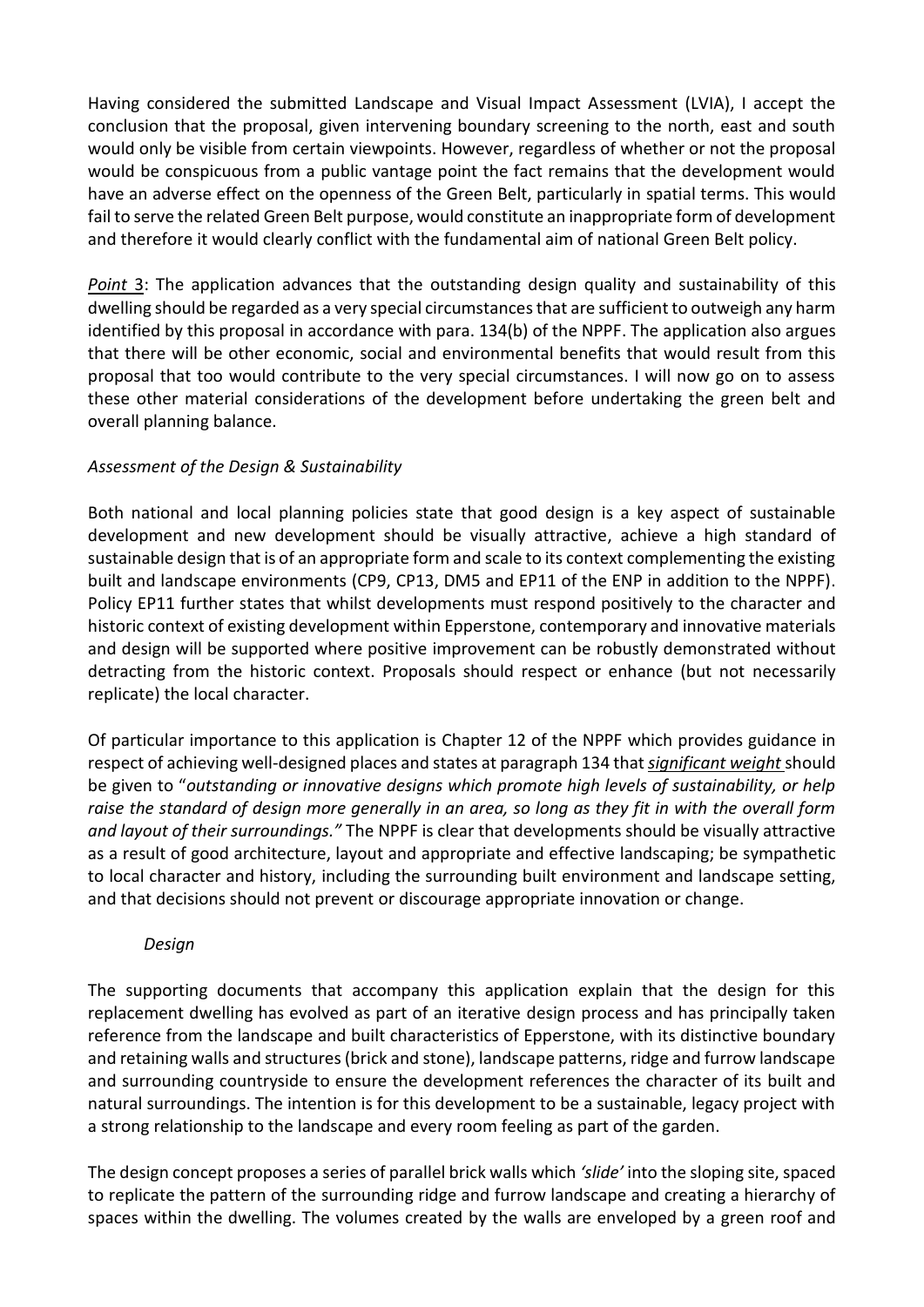topped in part by a lightweight timber pavilion which draws reference to timber agricultural structures seen in the surrounding countryside. Architectural planes and interaction with topography and planting have been designed to break the mass and scale of the built structure so that in views from within and outside the garden the building merges with a landscape that flows over and around it. The landscape proposals are also informed by the site context with the landscaping around the dwelling aiding the transition between the countryside and the village, including the pattern and textures of the landscape, specifically the ridge and furrow fields, and the enclosure and screening of the site and trees which is a positive characteristic of the village. In addition to the built and natural features of the village influencing the design, the Design and Access Statement (D&A) also explains that the Applicant's family business has been a design influence with the elevations proposing to include textures from fabric weaving, and circulation/movement patterns.

To assist in the assessment of the design of this dwelling the Applicant has engaged with the Design: Midlands Review Panel (DRP) who are an independent, impartial panel that provide expert design support in the assessment of development proposals. Para. 133 of the NPPF advises LPAs and applicants to make appropriate use of processes for assessing and improving the design of developments such as the DRP and specifically states that in assessing applications, LPAs *"should have regard to the outcome of these processes, including any recommendations made by design review panels"*. As such the Applicant's engagement with this process is commended and the advice of the panel should be an important consideration in the overall assessment of the scheme's design*.* In this case the design panel was formed by four experts in built and landscape architecture and a heritage specialist, their advice can be found in full on the online planning file and is summarised as follows.

The Panel commended the collaborative design approach put forward, combining ambitious landscape design and architecture, with a strong client desire to create a high performance, low energy, exemplary dwelling. They considered the proposal was a result of a well-researched and rigorous design approach and a comprehensive site analysis of Epperstone. They noted the analysis demonstrates an in-depth and robust understanding of the site and its relationship with the surrounding context which assists in ensuring that the proposal is responsive to this site context. The DRP commended the overall design concept and noted it had a clear and logical design narrative, advising it represented a sensitive and well-considered response to the character of the site, its setting and the Conservation Area. They further noted that the scheme embodied a strong local philosophy and was sensitive to the immediate and wider site context.

The House: With regard to scale, form and massing the DRP comment that *"Although the form of the proposed building is not traditional, in that it has a flat/green roof, the Panel commended the quality of the design and contribution that the building will make to the site and the village. The architectural 'language' and overall form of the design were considered to be effective in referencing the characteristics of the built and landscape character of Epperstone. The Panel in particular praised the relationship of the building with the landscape, and the way the house provides a strong sense of arrival and disappears into the landscape/topography as you move through the site from east to west."*

The DRP considered the series of parallel, staggered, hierarchal, brick walls which *'slot'* into the landscape to be the principal component of the scheme and the materiality, treatment and detail design of these as fundamental to the success of the project. The proposal to construct the building from brick was considered to be appropriate and in keeping with the character of Epperstone however the Panel noted that the choice of brick, including colour, texture, grain, bond, the choice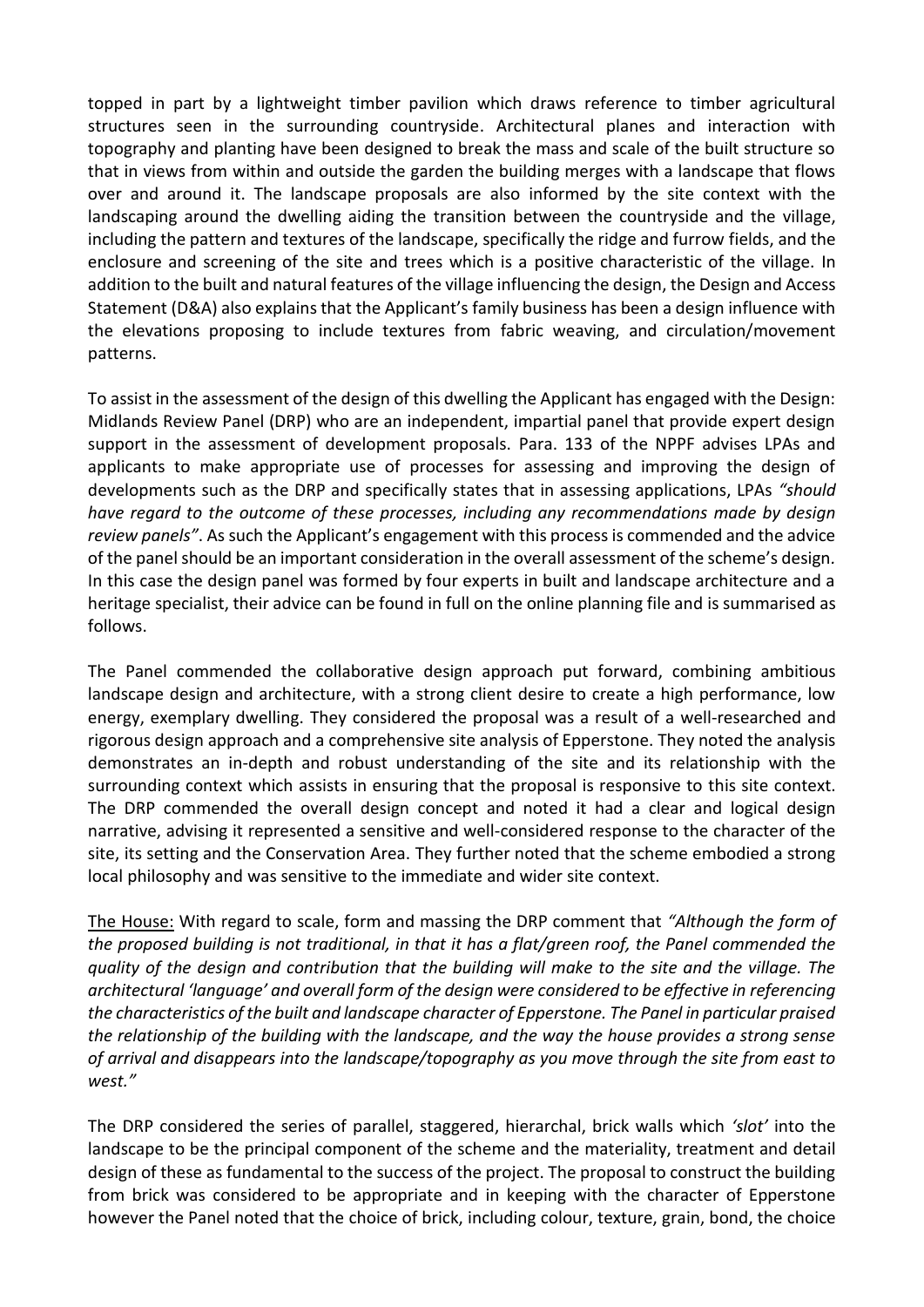of mortar, how the walls will be capped, e.g. where they meet the green roof etc. would be critical to the project to ensure the high design standard is not compromised. To this I note that as per para. 135 of the NPPF ensuring the quality of the proposal is not be diminished at a later stage by watering down the quality of materials or design features would be fundamental to the success of this scheme and would require control through conditions. Further to this the Panel noted that the provision of a hierarchy of walls in the design, the proposed use of lime mortar for the joints (avoiding a need for vertical movement joints) and the sourcing of specialist bespoke bricks was strongly supported and would result in a scheme that would be highly distinctive, yet sensitive to the village context.

The dwelling is clearly contemporary, proposed with a predominant flat roof form, set into the landscape and around significant vegetation. I recognise that the scheme has an interesting modern design that has consciously taken reference from the architecture of the area. I also acknowledge that the proposed sculpting into the hillside seeks to give the appearance that the dwelling is integral to the landscape. Despite its scale, the building has a relatively low profile, which reduces its visual impact, and the landscaping proposed softens the elongated linear retaining walls. In my opinion, the concept of such a sculpted design which takes reference from the form of the surrounding countryside is a strong positive feature of the design and I note something that the Conservation Officer (CO) says should be applauded. The staggered linear walls cutting into the landscape are reflective of retaining walls seen around Epperstone and cleverly drawsin the village's built heritage in addition to the strong landscape links. The sheer scale and size of this dwelling is unavoidable and the design is overtly contemporary however the design is such that the massing is broken down by the staggering of walls and subterranean sculpted elements and the design concept clearly links back to the character of Epperstone.

Landscaping: In terms of the building and its relationship to the landscaping strategy the DRP state that *"The 'nature first – building second' approach [to the design], with the creation of zones which reference and reinforce the immediate site context, in particular the location of the site between the countryside and the village, the relationship of the landscape with the building to ensure every room feels part of the garden and exploring opportunities to draw from the clients business of weaving within the landscape is all commendable."* They also note that the simplistic design of the meadow to the north west/western part of the site, *"enabling the open and rural character of this part of the site to be retained, and the notion of the house nestling into the landscape is considered very positive"*.

I concur with the opinion that the landscaping strategy and integration with the built form of the dwelling is a very positive element of the scheme. The sculpted form of the development, partial subterranean form and the tapered sections of masonry, green roofs and use of glazing help reduce that sense of scale and mass and aid the seamless relationship between the house and the garden which is a key design element of the scheme. The planting proposals to the site perimeter would reinforce the green and naturalistic character of the site and the minimalistic approach to the core of the garden area allows some sense of spaciousness and openness to be retained within the wider site. Furthermore, the landscaping approach on the northern side of the side takes into account the rural aspect here which is considered to be positive.

Sense of Arrival & Views: The DRP note that the reuse of the existing access drive, the informal and natural approach to the house, and the provision of an understated entrance at a midpoint to the north elevation to be positive elements of the design. The entrance to the site is understated, and parking arrangements discreet. The Swales adjacent to the drive are also carefully considered. Given the sites set back positon from Chapel Road the impact on the street scene would be very limited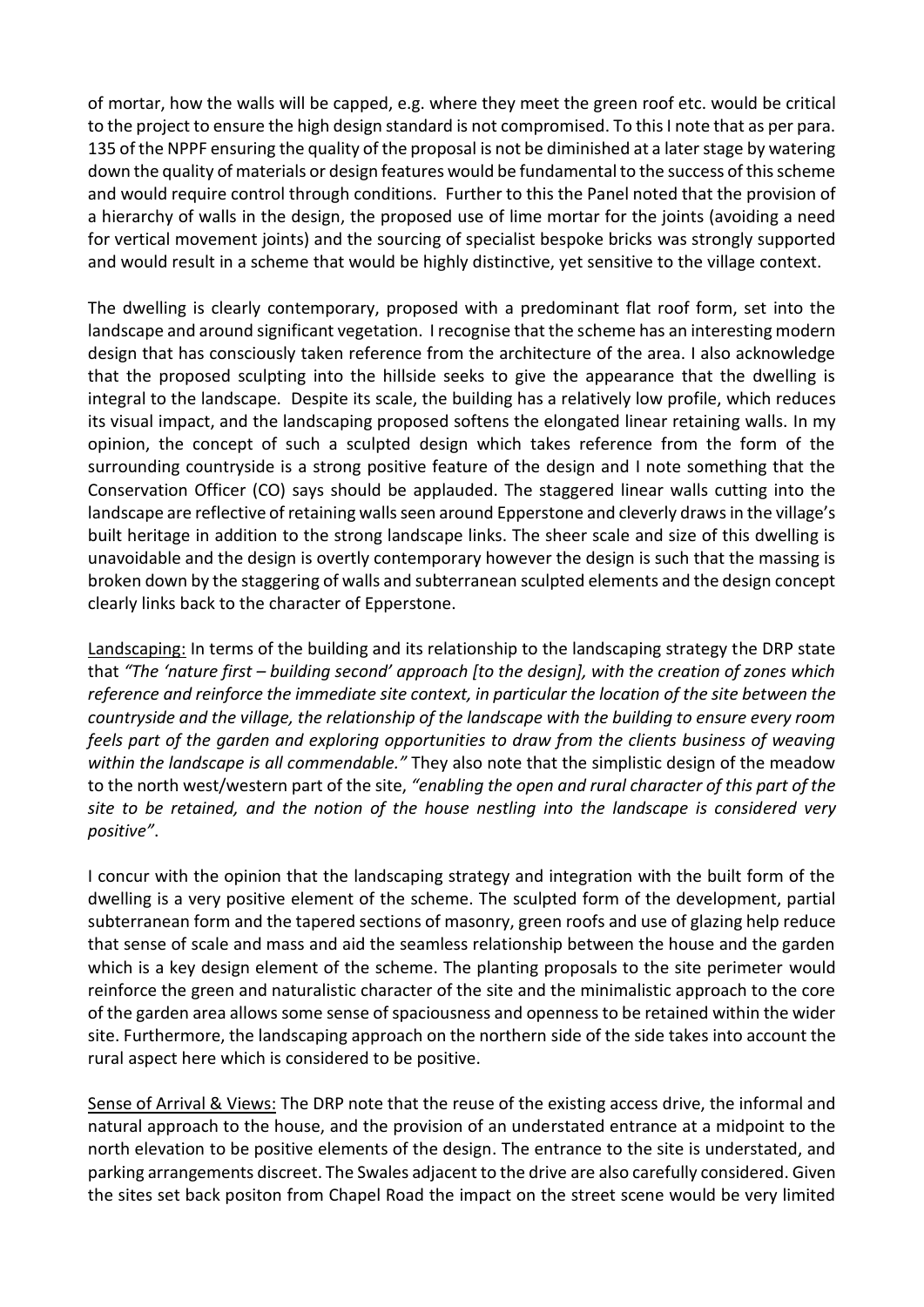and the absence of a grandiose access to this site is a positive element of the design and reflective of the understated and integrated landscape approach taken in the overall design concept.

In order to raise the standard of design more generally in the area the DRP noted that good design does not need to be hidden. In this case the site benefits from existing mature boundary vegetation which buffers views into the site. However the LVIA submitted does note instances where glimpsed views of the dwelling would be achievable from public vantage points allowing chance views of the building and its design to be appreciated. The DRP note that glimpsed views providing a hint of the exceptional quality design of Hill House would contribute positively to the experience for those using the PRoW, the Conservation Area and the village.

Design Conclusion: Overall, it is evident from the various reports and statements submitted with the application that a detailed assessment of the character of the site and surrounding landscape has been undertaken. This has informed the proposed development and multidisciplinary teams have given thoughtful consideration to the design of the proposed dwelling. The DRP conclude their assessment of the scheme, commenting that this *"[…] is very high quality proposal which the Panel believe will ensure the character and appearance of the Conservation Area is safeguarded and enhanced. It is a true legacy project, promising an exemplary building and landscape, which has the potential to become the heritage of tomorrow.*

[...] The holistic and sensitive design approach integrating heritage, environment, landscape, *character and context; robust design concept; strong client narrative, ambition and track record in delivering design quality has resulted in a scheme with a strong synergy between client, site/landscape and house. Hill House is an intelligent, exciting, yet sensitive scheme which is of its time and place. The Panel endorse the scheme wholeheartedly and believe that the proposals meet Paragraph 134 of the NPPF."*

The comments of the DRP are noted and I am mindful that the NPPF requires LPAs to have regard to the outcome and recommendations of DRPs. In this case I see no reason to come to a different conclusion than the one they have drawn. I consider this dwelling whilst being unique to its setting, clearly responds to the site context and character of the area but in an innovative and contemporary way. The proposal, whilst a dwelling of a significant scale and of an unashamedly modern design, has a strong relationship with its built and natural surroundings. In my opinion it is the combination of the detailed architectural response to the surroundings, the quality of the proposed materials and the sensitive sculpted design and landscaping that collectively result in an outstanding design for this site – with a design that captures the spirit of its setting. To my knowledge this dwelling would be the first of its kind in Epperstone and it is noticeable that there is a lack of high quality bespoke modern architecture within the District, it therefore has the potential to raise the standard of design locally. Overall, I agree with the conclusion that this replacement dwelling would be of an outstanding but sensitive design in this context and therefore consider the development would accord with the aims of Chapter 12 of the NPPF, Policies CP9, DM5 and EP11 of the Development Plan. In accordance with para. 134 of the NPPF, the outstanding design which also would help to raise the standard of design more generally in the area attracts significant positive weight.

### *Sustainability*

The planning system supports the transition to a low carbon future in order to tackle climate change at a national and local level (NPPF and CP10). Development proposals should maximise the use of available opportunities for decentralised energy and mitigate the impacts of climate change through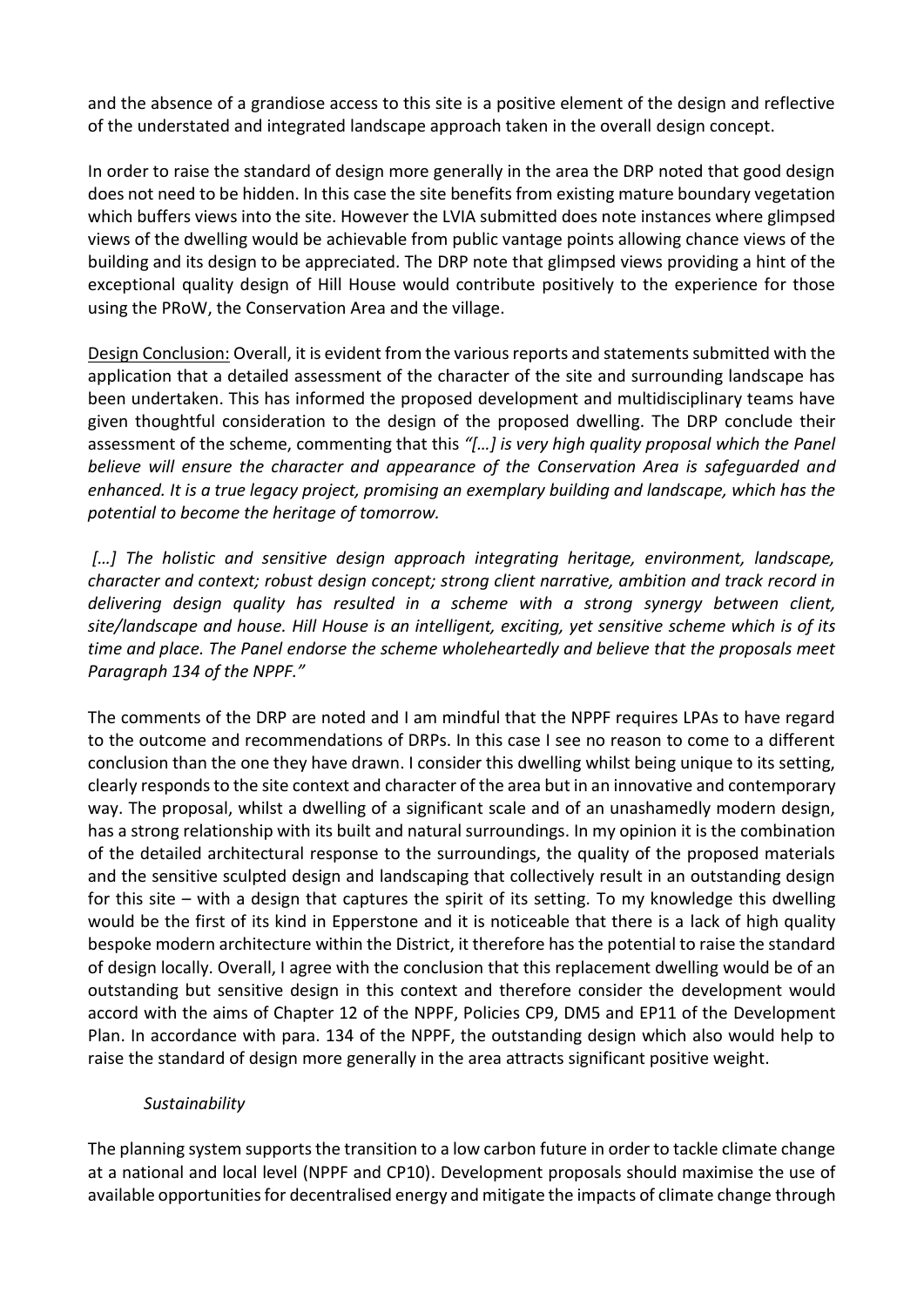ensuring that development proposals minimise their potential adverse impacts during their construction and eventual operation.

The Buro Happold Engineering Concepts and Sustainability Strategy (Sustainability Strategy) contained within the D&A statement sets out the overall strategy for the construction of the dwelling. The D&A explains that sustainability is at the core of the design of this replacement dwelling, which would be built to passive design principles, incorporate green technologies and would attempt to improve on embodied carbon of traditional builds of this scale.

It is proposed that the dwelling would have a *'vastly reduced'* level of regulated emissions and energy usage for space and water heating, lighting and ventilation using a number of measures, including:

- Building Fabric: specified to produce a highly efficient thermal envelope by using highly insulated thermal elements, high performing glazing and minimising thermal bridges.
- Air Tightness: to reduce convective heat loss, eliminating inefficiencies in building services.
- Heat Distribution and Control: to encourage energy-efficient by combining efficient ground source heat pumps with intelligent zoning technologies.
- Low Energy Lighting and Control: maximising the amount of natural daylight through the design and orientation of the building to reduce energy demand.
- Passive Design: using a 'fabric first' approach and creating a building that acts as *a 'solar collector'* to reduce space heating demands achieved through a combination of: orientation, shading and fenestration, passive ventilation, mechanical ventilation, mechanical ventilation heat recovery and thermal zoning.
- Water consumption: utilising low-water use appliances to reduce internal potable water use.

In addition to optimising the building form, renewable energy technologies are also proposed to increase the sustainability of the building, including:

- Ground Source Heat Pump: a low-carbon technology what ensures greater heating efficiency.
- PV Panels: proposed on the roof to provide energy to the property and create a carbon negative build.
- Battery Storage: to store surplus solar energy in-house and bypass the national grid.
- The dwelling is proposed to be 'all-electric' to eliminate the buildings residual CO<sub>2</sub> emissions and benefit from the decarbonisation of the national grid.

The replacement dwelling would be a low energy all-electric building to allow the building to decarbonise in line with the National Grid electricity. However, embodied carbon associated with construction materials throughout a building's life cycle is the dominant source of carbon emissions. As such, it is also proposed to utilise efficient construction materials and procurement policies to reduce wastage and encourage the reuse or recycling of materials in order to reduce the environmental impact of the dwelling during construction and for its lifetime. To achieve this and improve the embodied carbon of the build it is proposed to use:

- Sustainable and/or local material sourcing;
- The UK Government Timber Procurement Policy;
- Inherently environmentally inert, long life and low maintenance materials; and
- To use material and structural choices that have low embodied energy.
- Draw best practices from the Home Quality Mark.

The overall aim is to try and half the embodied energy of the build and better the government's current targets for embodied energy in residential buildings.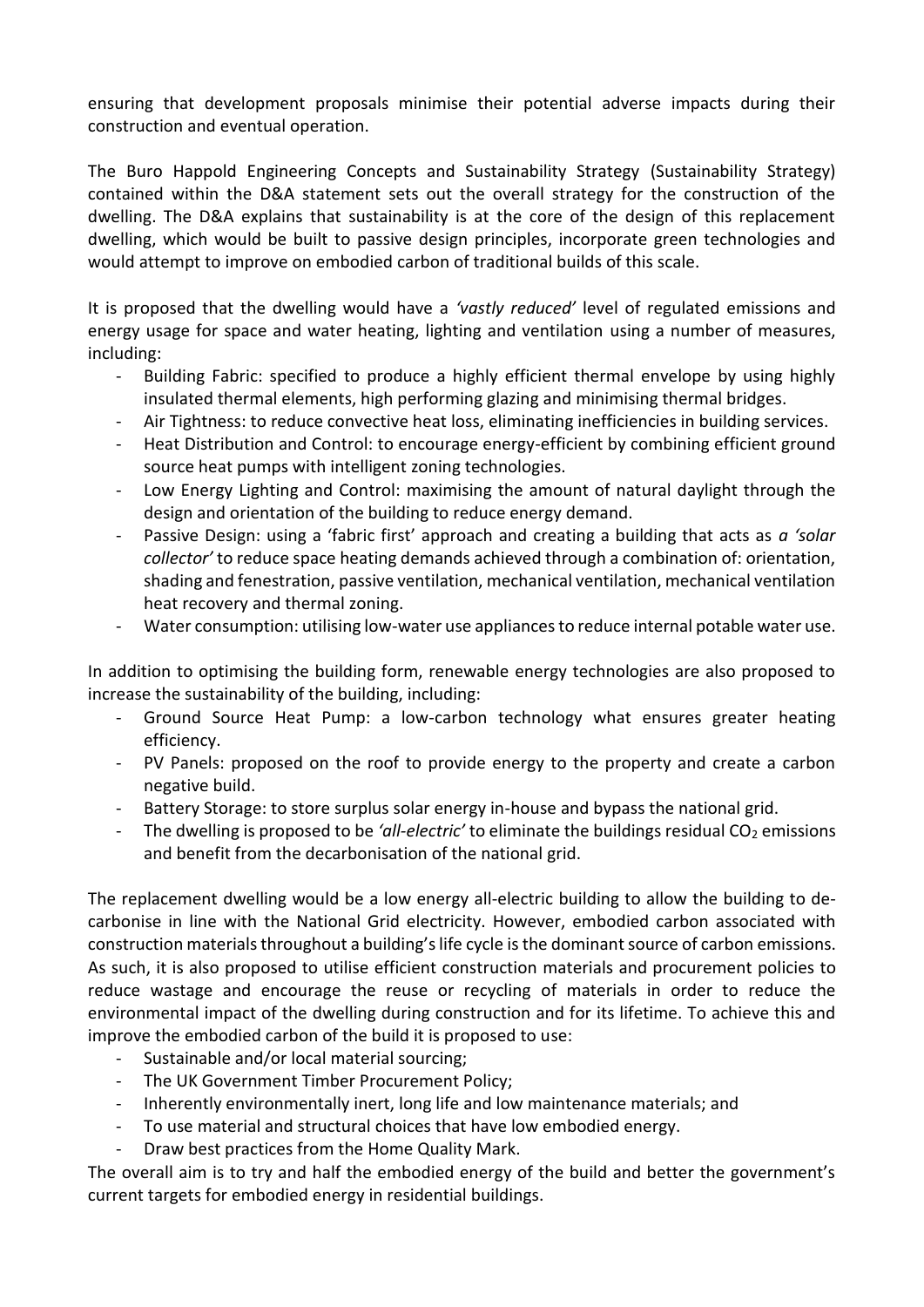The Sustainability Strategy explains that the intention is to achieve at least 40% reduction in regulated carbon from the development over the baseline case. This is achievable with the employment of the abovementioned techniques and would reduce the carbon footprint of the development in accordance with CP10. Furthermore, in addition to the building construction and design techniques, the proposal also includes a detailed Sustainable Urban Drainage Strategy (SuDS) that consists of building and site-wide mitigation. This includes mitigation through green roofs and retention ponds, both of which have a net positive effect on the biodiversity of the site (which will be explored in greater detail in subsequent sections of this report). A water efficiency strategy would also be implemented, whereby efficient fittings, effective system design and the recycling of water, would minimise the use of potable mains water and foul water discharge to the sewer.

The technical details submitted with this application explain that the proposed development would promote high levels of sustainability and represent an exceptional quality of sustainable building and design construction to reduce the impacts of the development and ensure its resilience in the long term. Whilst in isolation the techniques and mechanisms proposed to be employed in this build are not considered to be at the forefront of sustainable innovation, I note that this is not the test in this case. The NPPF and CP10 encourage the incorporation of sustainable construction and operational techniques in order to reduce the carbon footprint of developments, and in turn the District, in order to tackle the causes and impacts of climate change. In accordance with para. 134 of the NPPF significant weight should be given to developments which promote high levels of sustainability.

In their independent assessment the DRP have noted that the development would utilise a simple, efficient and practical approach to the environmental sustainability of the build but particularly note that this scheme is *"one which others may be able to learn from and replicate"* and should be seen as an exemplar of incorporating simple sustainable strategies into modern construction. I see no reason to disagree with this conclusion. The sustainability strategy designed for this dwelling incorporates a multifaceted approach to reducing energy consumption in both the construction and long term operation of this dwelling in a way that aligns with the aims of the NPPF, to encourage developments to minimise their impact on natural resources, to use renewable energy sources and be efficient in the consumption of energy, water and other resources. This development would therefore accord with the aims of Chapter 14 of the NPPF and CP10 in respect of tackling the causes and impacts of climate change and to delivering a reduction in the Districts carbon footprint. Subject to securing the detailed Engineering Concepts and Sustainability Strategy as set out in the D&A statement by condition, in accordance with para. 134 of the NPPF, the high level of sustainability promoted in this development attracts significant positive weight.

### *Impact on the Character and Appearance of the Area (including Heritage)*

#### *Heritage Impact*

Given the site lies within Epperstone Conservation area Policies CP14 and DM9 and Section 4.6 of the ENP are relevant. These policies, amongst other things, seek to protect the historic environment and ensure that heritage assets are managed in a way that best sustains their significance. The importance of considering the impact of new development on the significance of designated heritage assets, furthermore, is expressed in section 16 of the National Planning Policy Framework (NPPF).

The Conservation Officer (CO) fully appraises the significance of nearby heritage assets in their comments which can be found in the full on the online planning file, however in short they conclude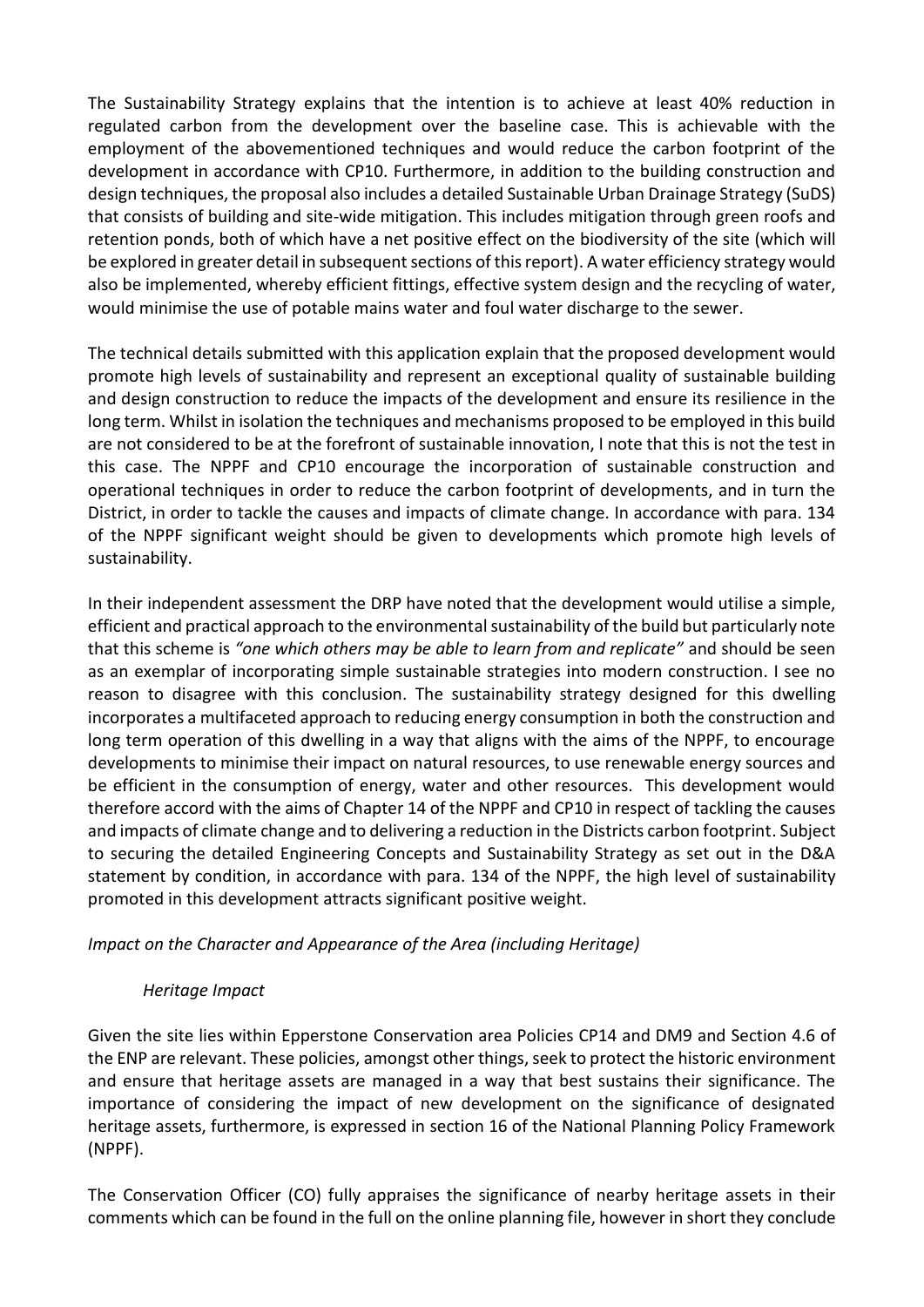that Hill House is not identified as a building of any local interest and no special landscape value is identified on the site or surrounding area. The existing dwelling is not considered to be of any merit in historic or architectural terms to resist its loss, and as such, there is no objection to the principle of demolition. Although not in the core of the historic built form of the village, the site is sensitive in that its designation within the Conservation Area (CA) provides a rural landscaped setting for the village which is significant given the topography of the site. There are listed buildings within the vicinity of the site such as the Grade II former Methodist Chapel on Chapel Lane, to the southeast and the Grade II listed complex at The Poplars to the south of Chapel Farm. Further south is the important grouping of the Church of the Holy Cross which is Grade I and a local landmark.

The replacement dwelling, in its footprint, architectural style and detailing it is a significant departure from the surrounding character of traditional vernacular dwellings seen within the CA. However the CO notes that the CA designation does not prevent development, but rather is a means of managing change, whether that be in the guise of preservation or enhancement. In this case, the development is clearly very different from the existing built vernacular of Epperstone and the building types that contribute positively to the CA. However, the CO notes that *"it does not follow that new development must be a pastiche of buildings that have gone before. As explained in the CA Appraisal, there is a wide variety of traditional building types furthermore, and there is no reason to think that a further variation of architectural form couldn't be capable of being sensitive to the inherent values of the existing CA. There is also variety in scale of dwellings within the CA, from small rustic cottages through to much larger, polite architecture such as the Manor House and Rectory."* 

The CO notes that the concept of a sculpted design is to be applauded. The site is set well back from Chapel Lane, and much more associated with the rural hinterlands of Epperstone than the denser urban grain of Chapel Lane and Main Street. Furthermore the CO notes that the large linear walls proposed to be cut through the site are the most prominent structural element of the new dwelling and acknowledges the precedent for retaining walls within the wider area, and the link to ridge and furrow in the arrangement of walls and bays. Nevertheless the CO also notes that the main length of the building is significant and would be a considerable uplift on more conventional domestic proportions. Further it is noted that the volume of domestic space would significantly increase, albeit acknowledged that the sculpted form of the development, partial subterranean form and the tapered sections of masonry, green roofs and use of glazing help reduce that sense of scale and mass. The above ground net gain of building is nevertheless thought to be in the region 295% more than the existing, and as a result the CO advises that the development would benefit from being reduced in scale, particularly in length.

Having discussed this with the agent they have advised that laying out the building in a slim and linear format enables the form to slide into the landscape, which is key to the concept of the design. The sculptural appearance of walls sliding into the land, only works as a linear element. Various building forms were considered and examined as explained in the D&A which resulted in a slender structure. In order to relate to the characteristic field patterns that have been identified in the adjoining land the building has required the scale and length as advanced in this submission. Reducing the length and pulling the volumes together would create a blocky object in the landscape and would fail to accurately reference the landscape, which is a key concept. Instead, the building nestles into the slope of the site, revealing itself slowly in layers and pieces as you approach. The length of the building would only be perceptible at a distance, sitting low into the topography mostly below the skyline and embedded within its setting of mature trees. Along the long elevation, the house is intended to be read as a collection of walls as if it were a walled garden, with reference to the long linear walls that are a defining characteristic of Epperstone. The staggered planes created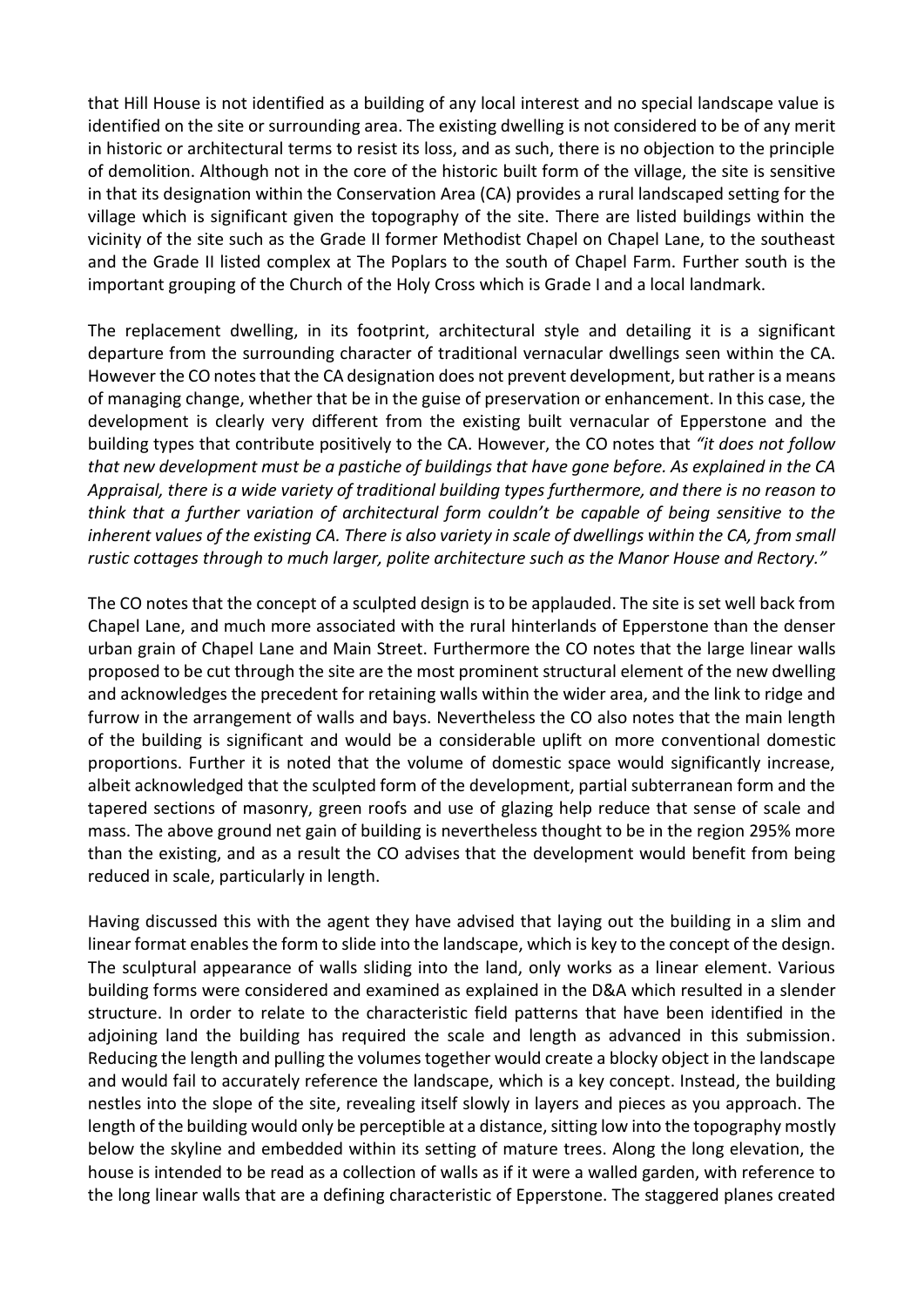by the walls are proposed to dissolve bulk and create a structure of the garden, rather than a separate object that dominates its surroundings.

Considering the overall concept and commenting specifically on the proposal as submitted the CO concludes that the design concept should be commended. He states that it is noticeable that there is a lack of high quality bespoke modern architecture locally, not least in CAs where the typical response tends to be pastiche development of varied end quality. This is echoed by the DRP final report which argues that the development could become the heritage of tomorrow. To ensure the intended quality of the development is realised the CO notes that the masonry for the new wall sections will be critical and should be controlled by carefully worded conditions to ensure the development takes the form that is envisaged. The CO further notes that the quality of glazing and green roof specification is also important. Glazing should minimise light deflection where possible, and a management strategy for the green roofs and wider landscaping agreed to ensure that the development continues to take the form envisaged over time should be secured. The CO highlights that it is important that the quality of the proposal is not diminished at a later stage by watering down the quality of materials or design features as without the landscaping proposals, the development could become unduly prominent in CA terms.

Overall, the CO concludes that despite the scale and massing they do not consider the development would cause any significant material harm to the special character and appearance of the CA. They note that the site is discreetly located when experienced from Chapel Lane and the adjacent footpath network. The extent of trees already on site effectively screens the development from historic buildings along Chapel Lane, and this will be improved upon and potentially managed in a positive way (as shown in the tree strategy document). Given the lack of specific views and vistas of heritage to and from the site, the development is unlikely to be unduly prominent within the CA, even if glimpsed from unexpected receptors. Moreover, the combination of green roofs and significant landscaping design helps integrate the development into its environs, a conclusion which is supported by the LVIA and Heritage Impact Assessment documents that support the application. Whilst they do not agree with the assertion within the applicant's submission that the proposal will enhance the Conservation Area, given there is nothing inherently wrong with the existing arrangement, insofar as the current dwelling on site is neutral, they nevertheless conclude that the proposal will preserve the special character of the Conservation Area in accordance with the Act.

The CO goes on to further explain that there are no listed buildings within the immediate vicinity and any wider impact is limited to considering whether the proposal interrupts or distracts from the wider setting and experience of key listed buildings like the Grade I Church. However concludes that they are satisfied in this context that no harm would be caused to any listed buildings as a result of the development.

Overall, the positive conclusion of the Conservation Officer is noted and with the suggested conditions, it is considered that the proposal would cause no harm to the character and appearance of the Conservation Area or the setting of nearby Listed assets. As such it is considered that the scheme would comply with the objective of preservation set out under Sections 66 and 72, part II of the 1990 Listed Building and Conservation Areas Act, as well as the heritage and design policies and advice contained within the Council's LDF DPDs and the NPPF.

### *Landscape Character and Visual Impact*

In terms of the potential impacts on landscape character the site is located within the Mid Nottinghamshire Farmlands Policy Zone MN PZ 40: Epperstone Village Farmlands with Ancient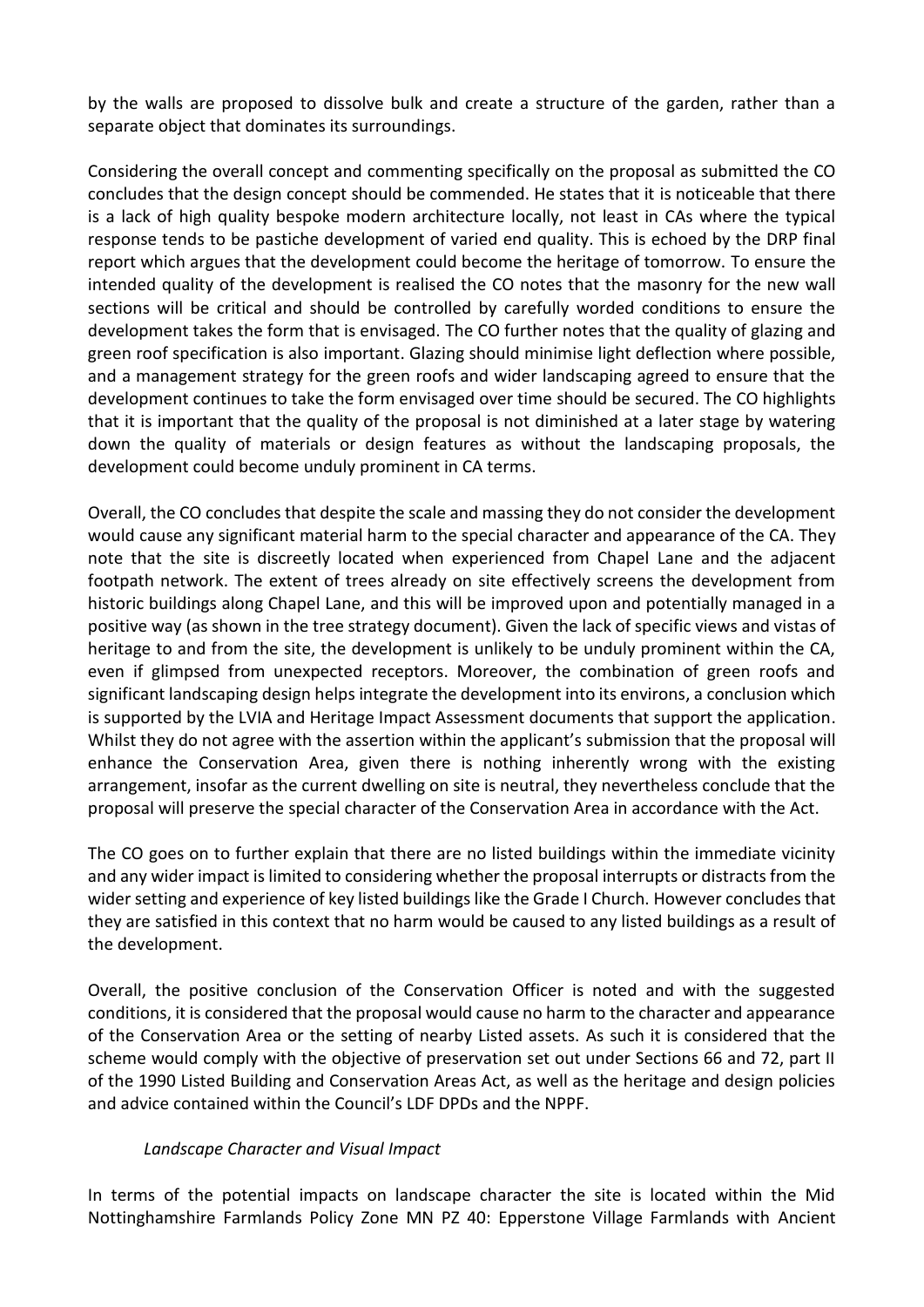Woodlands as defined within the Landscape Character Assessment SPD. This states the condition of the landscape is good and the sensitivity is moderate with an outcome to conserve and reinforce the landscape. The policy zone justification states with regards to built features, proposals should conserve and reinforce the rural character of the Policy Zone by concentrating new development around existing settlements and conserve the local built vernacular and reinforce this in new development.

To support the application a Landscape Visual Impact Assessment (LVIA) has been undertaken. The LVIA submitted explains that the character of the immediate site would not change from that of a rural setting with scattered individual dwellings or farmsteads. Owing to the topography of the site visibility is noted to be low with the LVIA explaining that there are only limited locations where partial views into the site would be achievable. Section 4.0 of the LVIA considers the receptors and potential impacts that have previously been identified as having the potential to arise from the development. This section also goes on further to explain how the design of the scheme has evolved to mitigate the potential impacts identified.

### *Landscape Character*

The LVIA states that the land use, cover and character of the immediate site will not change from that of rural setting with scattered individual dwellings or farmsteads as a result of the development. However, the proposal will introduce new landscape features (such as trees, hedgerows, planting etc.) which would be integrated into the landscape to reduce the profile of the development. Nevertheless, the development would not change the overall character of the landscape which is undulating, strongly rural and agricultural in nature as it would be confined to the existing boundaries around the site and has been designed to cut into the landscape to reduce its prominence and impact from surrounding vantage points.

Despite drawing reference from existing developments and features within Epperstone and the Conservation Area I am mindful that the design proposed would not reflect the prevailing local built vernacular. However, as explored in the assessment of the design of the dwelling it would be unashamedly modern/contemporary in a bid to represent an outstanding form of development for the area, but one that has been designed around references from Epperstone's built and natural characteristics. It is noted that development need not be a replica of all that has gone before it, or that currently exists in the locality to be acceptable – whilst the design of the dwelling would not completely accord with the relevant aims of the Landscape Character Assessment SPD in this regard, it is not considered that the development of this site in isolation would undermine the overall character of the local policy zone as it would result in a limited magnitude of change on PZ40 as a whole. Further, the structure of features within the landscape (such as hedgerows, trees etc.) would largely remain unchanged – whilst the scheme proposes an overall enhancement of the landscaping of the site (including significant additional planting) this is not considered to be uncharacteristic of the landscape given the area is typically interspersed with areas of woodland.

It is noted that the LVIA identifies the potential impact on the Conservation Area as a factor that could impact the overall landscape character however the CO has concluded that the development would not result in any harm to character and appearance of the CA or its setting. The mitigation measures detailed at para 4.1 of the LVIA that have been translated into the final design of the dwelling are key factors in this respect. Therefore, overall, whilst the immediate character and openness of the site would change, the impact would be limited to within the site's boundaries. It is not considered that the character of the wider local policy zone would be significantly affected as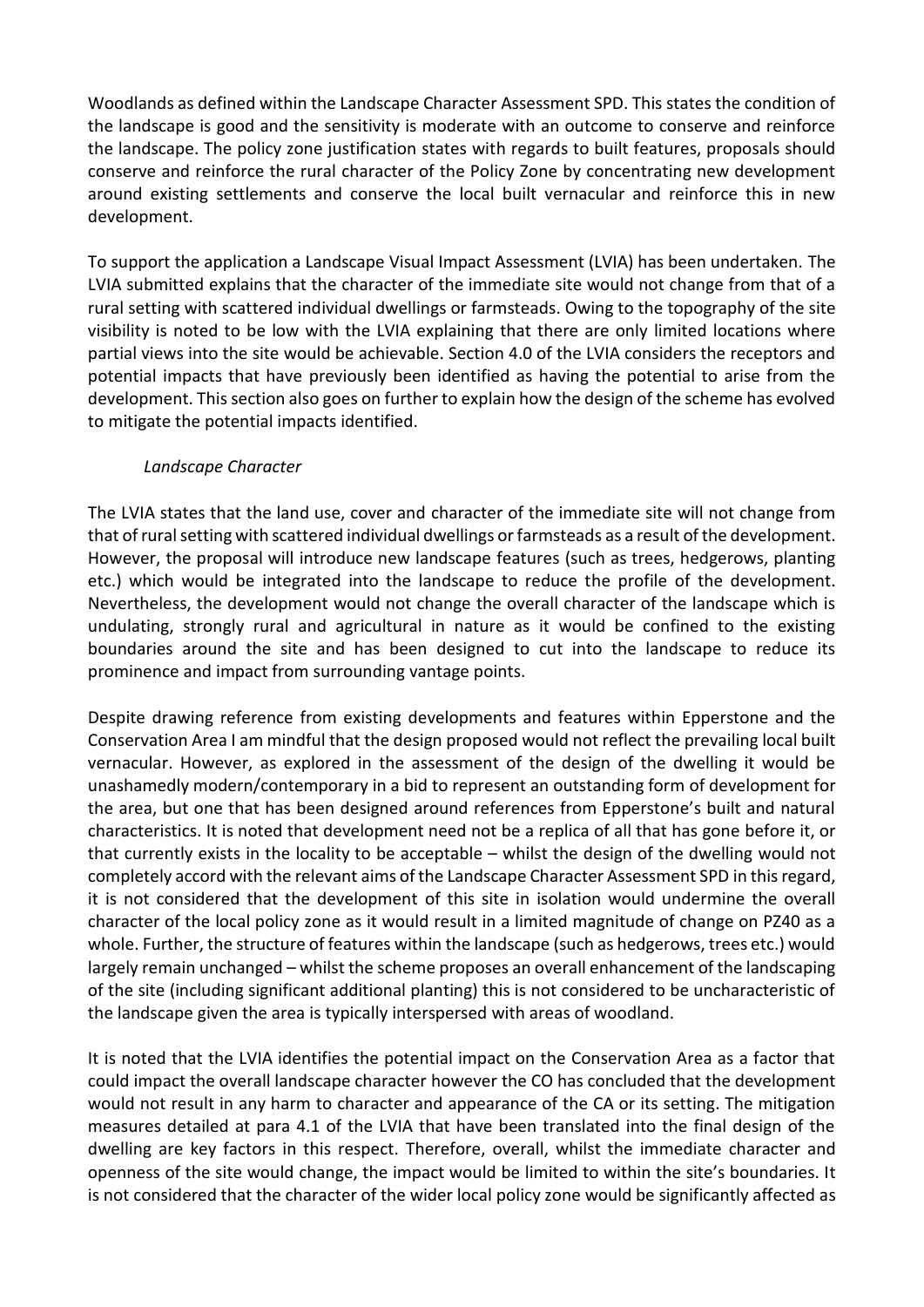a result of this development as there would not be an effective change in experience and perception of the wider landscape or the Epperstone Village Farmlands with Ancient Woodlands Policy Zone.

#### *Visual Impact*

With regard to visual impact the LVIA considers the area from which the site is visible, the nature of existing views and how the views of individuals or groups of people (and the visual amenity experience by them), may be altered by the proposed development. The LVIA states that properties within the village directly to the south and east have no views into the site - only properties to the north are likely to see changes to direct views; however, these are likely to be partial due to the low profile of the replacement dwelling, the retention of boundary vegetation and distance. The visual effect would be greatest on properties to the north and walkers using the nearby footpath (to the NE), albeit the LVIA argues that the change of visual amenity is considered negligible to these receptors in the context of this landscape setting.

With regard to the visual effects of the proposed development upon local receptors, the LVIA concludes that the greatest effect/change would be experienced no further than 1km north of the site boundary and road users would experience very limited change to views (the LVIA explains that there is limited stretch of road where drivers could possibly experience a change to the site, however, the landscape setting would reduce changes to barely noticeable). Two properties to the north are likely to have a direct views from windows towards the site and others are likely to experience oblique views becoming more open when vegetation is not in leaf. However, these views would be of the enclosed mature tree lines that bound the site, with partial views of the dwelling.

Despite the close proximity of Footpath 1 (to the east of the site boundary) there are limited views to the interior of the site due to the strong tree lines. The LVIA states that there could be glimpsed views of the dwelling alongside the site when vegetation is not in leaf however these would be intermittent due to the presence of evergreen trees. In comparison, the LVIA explains that there would be views of the site from Footpath 2 to the north, particularly of the northern boundary of the site, however owing to the topography visibility is intermittent along the length of the footpath. Overall the LVIA notes that it is unlikely the proposed changes within the site will be noticeable from the numerous PRoWs in the surrounding landscape and thus the proposal would have a negligible impact on receptors using the public rights of way. Policy EM9 of the ENP also identifies key distinctive views and vistas, however this proposal is not considered to adversely impact any of these views.



*Figure 2 - PRoW/Footpath Map (p.37 of the LVIA)*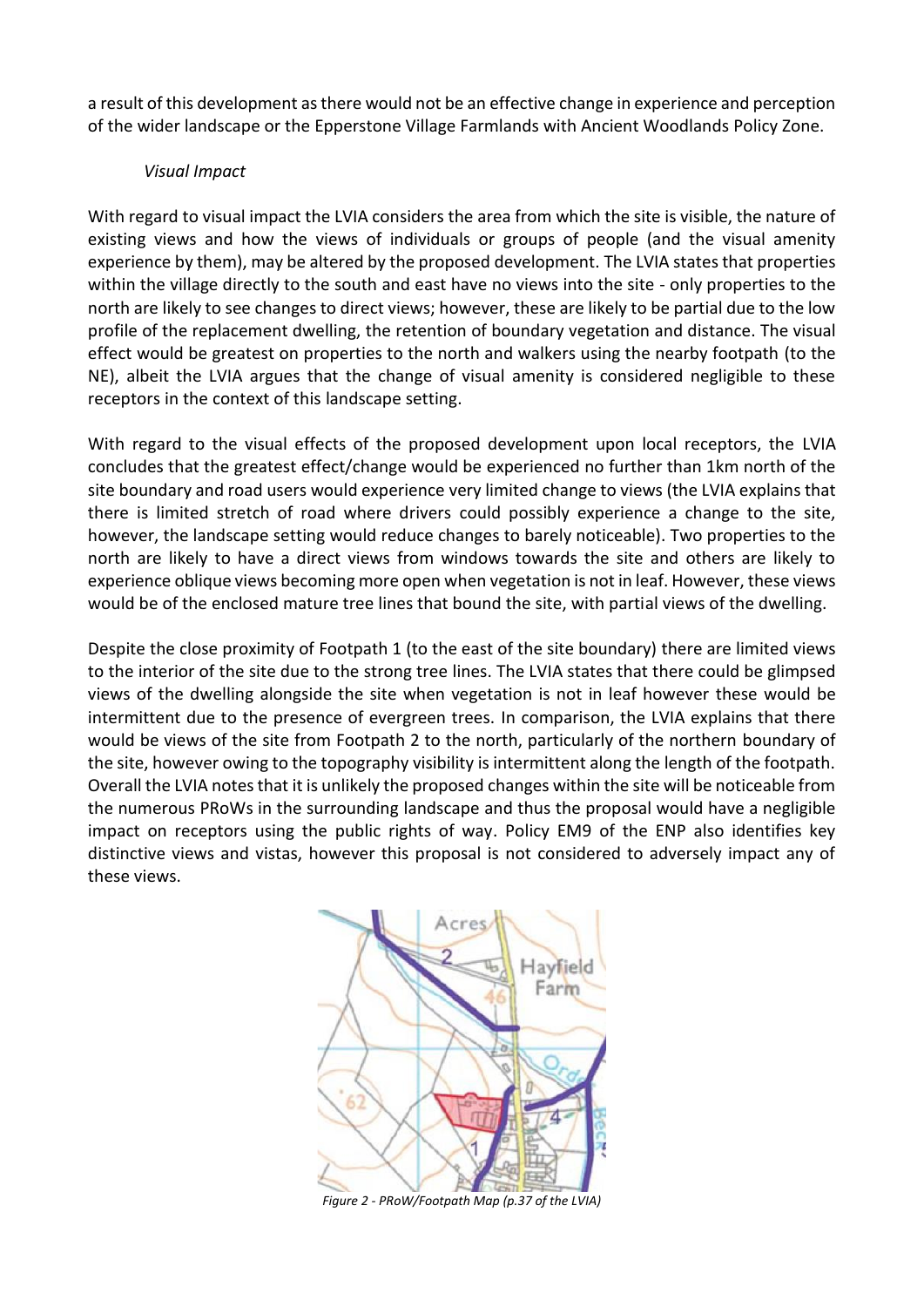The LVIA concludes that overall the effects of the scheme are considered to be long-term in duration given the building will become a permanent feature of the landscape, however there would be limited vantage points where the dwelling would be visible. The LVIA states that visibility from receptors would be 'negligible' and in any event would be against the backdrop of the vegetation that surrounds the site. Further, I am mindful that visibility does not equal harm and that the LVIA does not conclude that there would be any adverse visual effects as a result of the development.

Overall, the LVIA concludes that although the receiving landscape character is intact, the site is not in a prominent position, and is in a well enclosed location in the village where there are few visual receptors. Whilst noting that the development would be a marked change from the existing dwelling on site, given the above conclusions it is considered that the development would preserve the existing landscape character and visual amenity of the area. This is in accordance with the aims of policies CP9, 13, DM5 and EP9 of the Development Plan in addition to the aims of the NPPF.

### *Impact upon Residential Amenity*

Given the size of the plot and degree of separation it is considered that the development would afford a sufficient degree of amenity for existing and future residents. Whilst I acknowledge the concerns of local residents, owing to the site context, separation distances and intervening landscape which comprises a number of trees that provide good screening I do not consider there would be any impact through direct overshadowing, overbearing or overlooking on the occupiers of any neighbouring dwelling.

I note concerns raised by locals and the parish council relating to light pollution from the dwelling and the impact this will have on neighbouring properties. The Parish have specifically raised a concern that the length of the property, coupled with it sitting on a hill and with the design showing large windows at first floor will result in light pollution and intrusion for neighbours. Firstly, I would note that the site itself is well contained within its boundaries, as can be seen from the site photos below showing the east and western outlooks from within the site.



*Figure 3 - Site Photos of Eastern and Southern Boundaries*

The southern side elevation of the dwelling would sit c. 40m from the southern boundary and the eastern elevation would be c.50m from the eastern boundary, both of which are formed by mature trees, most of which would be retained as part of the proposal. The property Brigholme to the SW corner of the site would be in excess of 90m from the proposed dwelling, between which would remain extensive mature tree cover and landscaping – further, owing to the orientation of the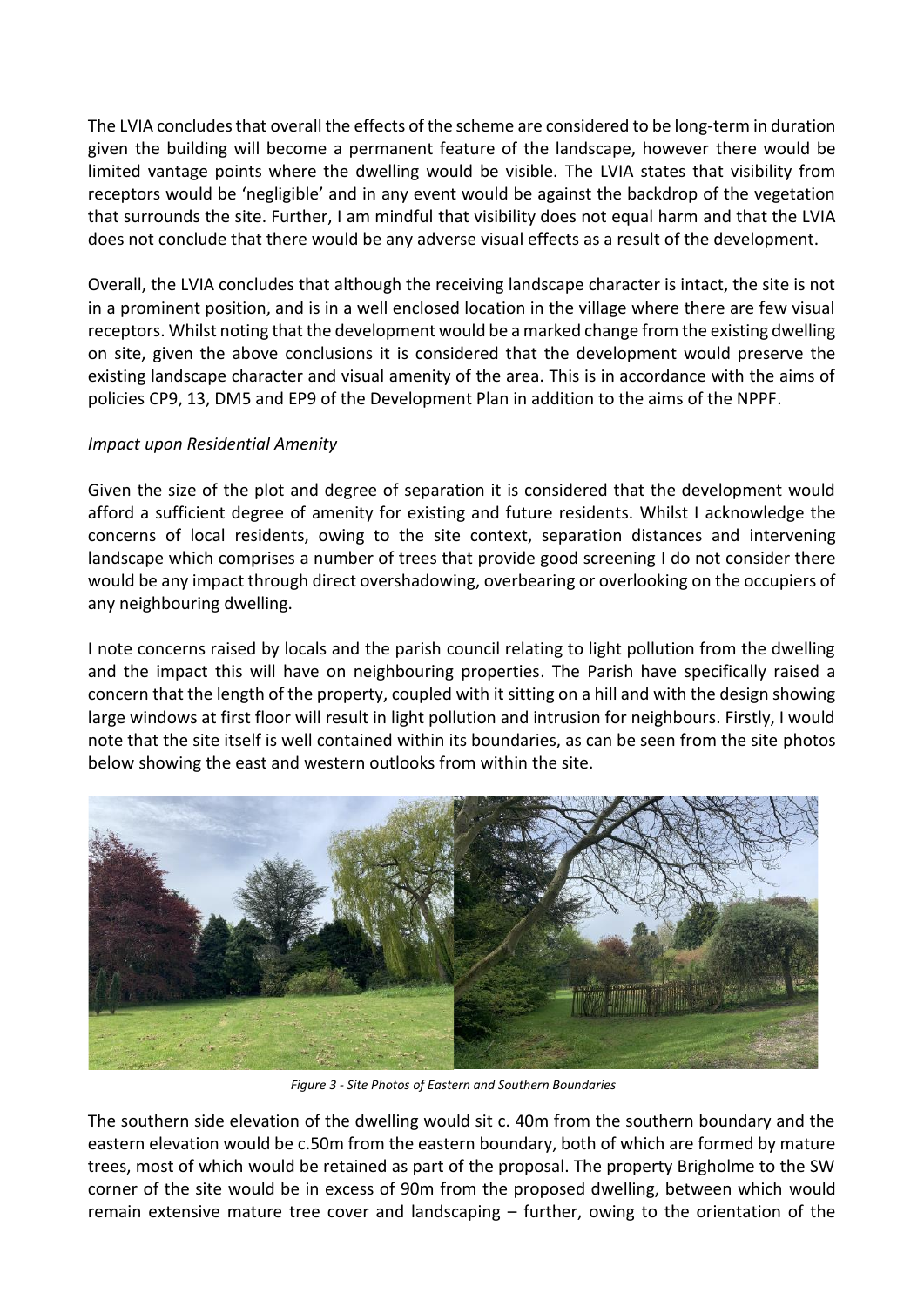proposed dwelling any visibility of the dwelling would be of the eastern elevation which has glazing panels recessed within the staggered façade as shown in the visual below. It is not anticipated that any adverse amenity impact (including through light pollution) would occur on this occupier or properties directly to the east.



*Figure 4 - Visual of Proposed Eastern Elevation*

Towards the south the closest properties are Fair View and Meadow View which would be in excess of 120m from the side elevation of the proposed dwelling, between which would remain the extensive tree line forming the southern boundary (see site photo below) which, given the height of the existing mature trees (which would mostly remain as part of the scheme), would provide a buffer between these properties and the replacement dwelling.



*Figure 1 - Site Photo of Southern Boundary from Outside the Site (L) & Visual of Proposed Southern Elevation (R)*



*Figure 6 - Site Photo taken from the North of the Northern Boundary with Existing Dwelling (L) & Visual of the Proposed Northern Elevation (R)*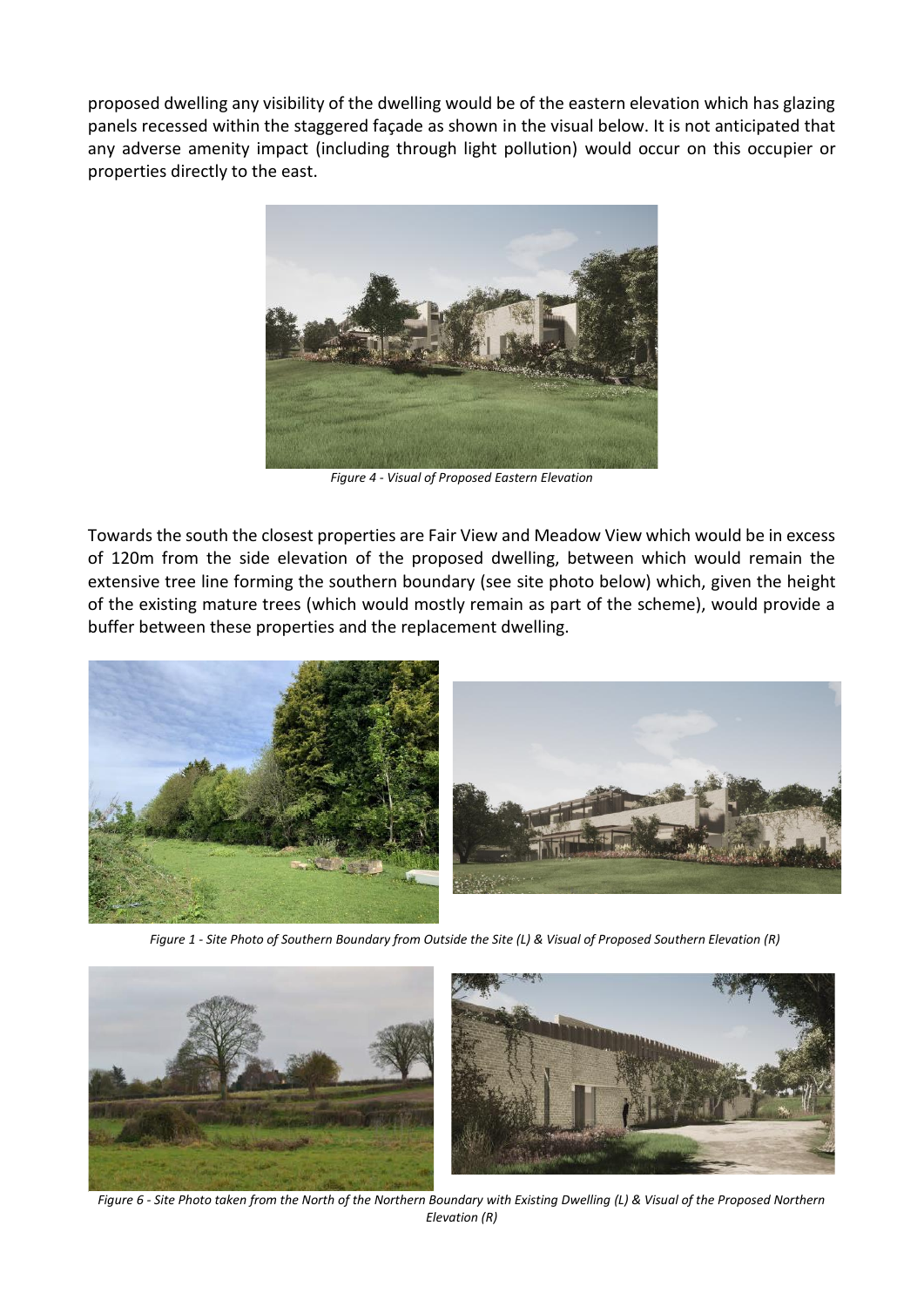Further, whilst I note there would be windows at first floor, these large glazed panels would serve a corridor leading onto the master suite rooms (on the south elevation) (including dressing rooms, bathroom, bedroom etc.) and the stair well (on the northern elevation) which are unlikely to be areas that would be continuously lit given they are essentially circulation spaces. As such it is not considered that neighbouring properties to the south would be adversely effected as a result of this proposal (including through light pollution). The same conclusion can be drawn for properties to the NE of the site which would be in excess of 100m from the dwelling and similarly buffered by intervening landscaping. Comments from local residents also refer to the impact on their amenity through the loss of a view, however this is not a material planning consideration. Overall, given the conclusions drawn above it is considered that the proposal would be in accordance with Policy DM5 and the guidance in the NPPF in this regard.

### *Impact upon the Highway*

The hostdwelling has one vehicular access point off Chapel Lane with off street parking provision within the site. Given the proposal is advanced as a replacement dwelling there would be no long term intensification of use of the site. Access and off-street parking within the site is also proposed to remain as existing. I note comments that have been received from local residents and the Parish Council regarding the width of Chapel Lane and its ability to accommodate construction traffic, however it is not considered that the relatively short term construction period which would require such traffic would result in a serve adverse highways safety impact that would warrant withholding permission. I note that other properties in close proximity, along Chapel Lane, appear to be undergoing building works and whilst it is accepted that an intensification of construction traffic would cause some disruption to local residents it would be over a relatively finite period and would not result in long term impacts on the highway network, however given the scale of the project it is considered reasonable to require submission of a construction management plan to mitigate any short term impacts as best as possible. As such, the proposal is considered to accord with Spatial Policy 7 and Policy DM5 in terms of highway safety considerations.

Furthermore, I also note the comments of the Ramblers, Parish and local residents regarding the footpath along the eastern boundary of the site. As this is not proposed to be physically altered as a result of the proposal I have no concerns in this regard, noting that the Rights of Way team have raised no objection to the proposal subject to informative notes regarding measured to protect pedestrians during construction.

### *Impact on Ecology*

The aims of the NPPF and Policies CP12, DM5, DM7, EP7 and EP8 of the Development Plan are to protect, promote and enhance the natural environment and green infrastructure. Further, the NPPF states that planning decisions should contribute to and enhance the local environment by minimising impacts on and providing net gains for biodiversity (*inter alia*).

#### *Impact on Protected Species*

To assess the impact on protected species a number of surveys were undertaken as set out in the Preliminary Ecological Appraisal (PEA). No records of amphibians or potential breeding habitats were found on the application site, as such the survey concludes that the site is unlikely to be of local importance for amphibians. Therefore, no further survey work or mitigation is considered necessary. The survey area provides some features offering potential reptile habitat, however as the grassland is cut and disturbed on a regular basis it is generally sub-optimal for reptiles. The site is also a significant distance away from the nearest brook which would provide a potential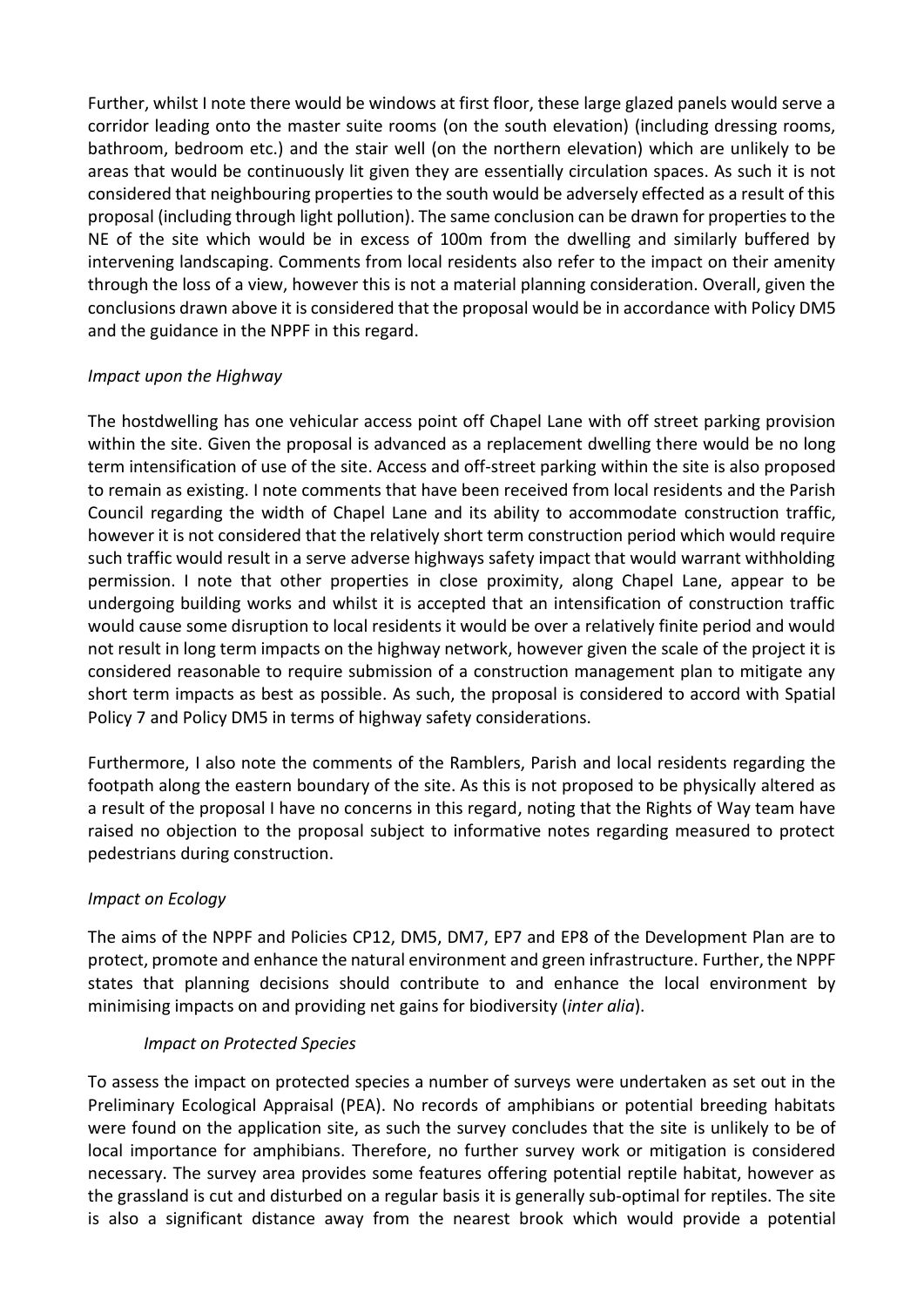commuting corridor for reptiles. The presence of reptiles within the site is concluded to be unlikely, however precautionary working methods are recommended as appropriate mitigation. No evidence of large mammals were found within the application site/survey area but precautionary working methods have been recommended.

Birds: The survey concludes that a variety of common bird species are likely to breed on the site, especially in the hedgerows, trees and shrubs. The garage and parts of the house exterior may also be used by birds. Therefore, any proposed demolition and/or tree, hedge or shrub removal should be constrained by the bird-breeding season, March to September inclusive.

Bats: The survey concludes that sparse evidence (3 droppings) of bats was found during the daytime inspection. Also, gap/crevice features were noted on the house exterior, particularly at gable-ends. The subsequent evening bat activity surveys that were recommended identified the location of a common pipistrelle bat roost (up to 6 bats) beneath roof tiles on the western slope of the main southern gable-end of the dwelling. Possible predation of these bats by a kestrel was also highlighted. As a bat roost was discovered, the survey explains that demolition work to the house can only proceed only after a European Protected Species (EPS) has been obtained from Natural England.

When considering applications which require an EPS, Local Planning Authorities are required to consider the likelihood of a licence being granted when determining a planning application and should have in mind the three tests set out in Regulation 53 of the Habitats Regulations, namely:

- i. The consented operation must be for "preserving public health or public safety or other imperative reasons of overriding public interest including those of a social or economic nature and beneficial consequences of primary importance for the environment"; and
- ii. There must be "no satisfactory alternative"; and
- iii. The action authorised "will not be detrimental to the maintenance of the population of the species concerned at a favourable conservation status in their natural range.

In terms of the first of these tests relating to overriding public interest I am mindful that due to the nature of the proposal being for one dwelling the public benefits are limited. However, the proposal would result in wider ecological benefits with Biodiversity Net Gains being achieved across the site in addition to sustainability benefits with the new build dwelling which would result in broader public benefits being achieved as a result. The existing dwelling is also underutilised and the replacement dwelling would contribute to the available housing stock within the district. If a replacement dwelling were to be resisted there is potential that the building would remain unused and fall into further disrepair, resulting in a loss of one dwelling towards the available housing stock.

In order for an EPS Licence to be approved by Natural England it must be demonstrated that proposals will minimise any potential impacts upon roosting bats and that the favourable conservation status of bat species is met. To ensure this is the case an initial mitigation recommendations have been proposed, however a full mitigation strategy has not been submitted. Nevertheless, the report states that to mitigate any impact bat boxes will need to be erected prior to the commencement of works, pre-works inspections will need to be undertaken immediately prior to the commencement of the destructive search, a destructive search via soft stripping by hand will be required in addition to bat adapted lighting to be very carefully considered on site.

Given the low conservation significance of the roost identified it is considered that these mitigation measures are acceptable. However, given that bats are highly mobile and can change roost sites throughout the year and from season to season, if the works at the site do not begin within twelve months of this initial survey it will be necessary to conduct a re-survey to determine if the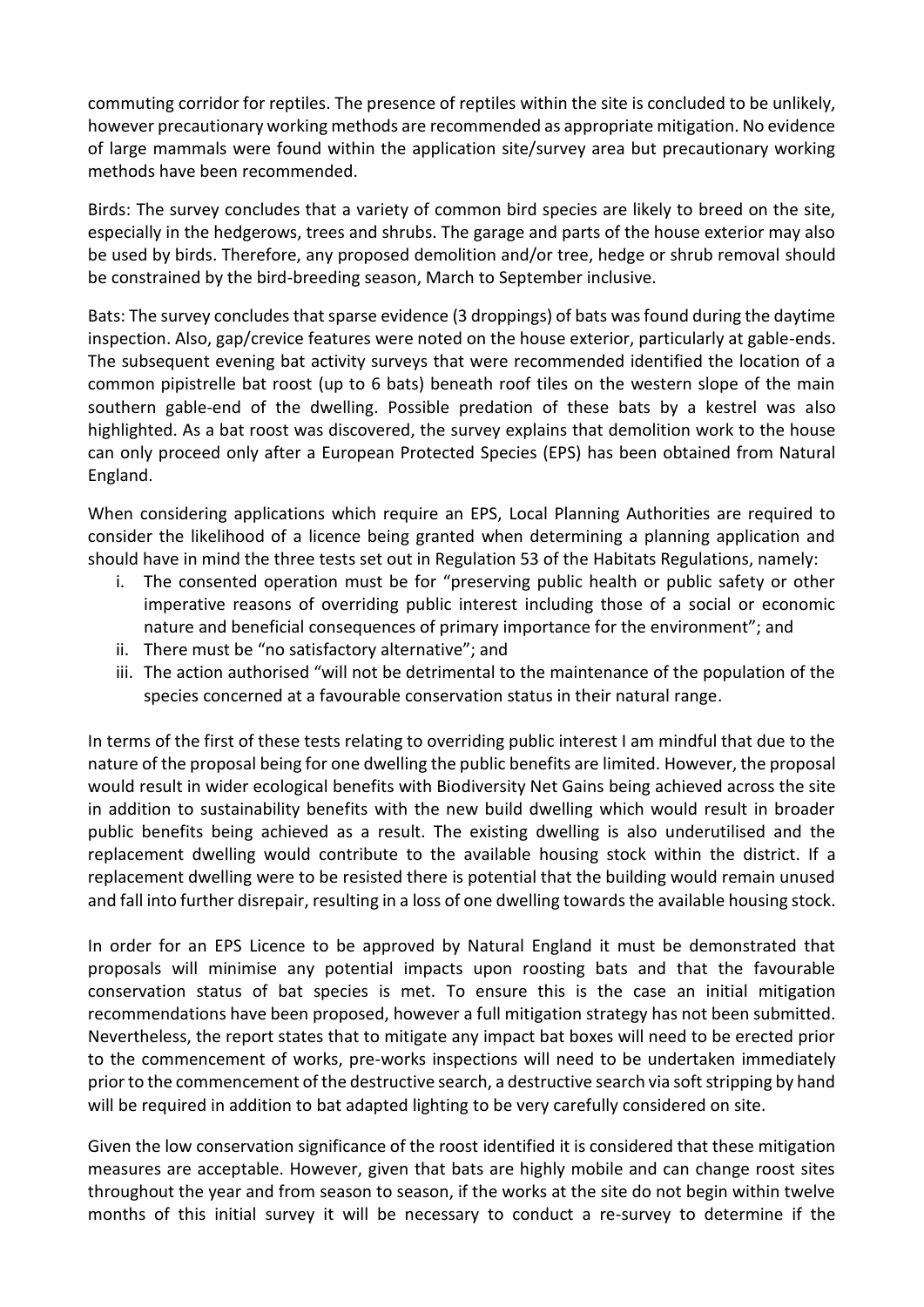characteristics of the roosts on site have changed.

Subject to the mitigation and compensation measures being secured by planning condition, in addition to an application for a Natural England European Protected Species (EPS) development license, it is considered that the favourable conservation status of the bats would be maintained in this instance in accordance with the aims of Core Policy 12.

*Trees*

The submitted Preliminary Arboricultural Assessment survey identifies the site as containing a mature landscaped garden with a number of young, early-mature and mature trees, which are predominantly in a good condition abutting the agricultural fields to the north, south and residential properties to the east. The most significant belt of trees exist along the east and southern boundaries which form a visual screen between the existing dwelling and houses to the east. These trees also contribute positively to the character of the area.

The Arboricultural Impact Assessment (AIA) submitted identifies that overall the Proposed Development would ensure the retention and incorporation of the vast majority of trees across the site alongside new tree planting and management of the existing tree stock as part of the wider landscape strategy. However, to accommodate the development and landscaping proposals, twelve individual trees and two groups of trees (species and condition as below in tables 5.1a and 1b) are proposed to be removed. Landscaping proposals also include the partial removal of mainly understory trees through selective thinning and the removal of a mature beech hedgerow as set out in the tables included in the description of the proposal.

The AIA explains that the partial removal of trees from groups G1, G3 and G4 will focus on failed or weak trees, or trees of poor form that offer limited contribution to the landscape of the site and any trees that pose a potential safety risk. It also explains that the removal of T26 (retention category U) would be required irrespective of this planning application due to its poor condition and the potential safety risk it poses. No high-quality trees are to be removed as part of the proposed development or landscaping schemes. There would also remain suitable distances between the proposed development and high-quality tree cover which would ensure long-term retention through successful protection.

Two moderate-quality trees T28 and T29 are to be removed to improve construction access and ensure the high-quality tree (T4) adjacent to the entrance can be suitably protected. Tree Group G5, containing three birch trees of moderate quality, would also be removed to facilitate construction of the main dwelling as well as six low-quality trees and a single group of trees. The AIA explains that although the loss of moderate quality trees should generally be avoided, the potential impact of this loss would be considered minimal in this site context, and that the new landscaping for the site would provide sufficient mitigation. Further, the AIA concludes that sufficient mitigation would be provided across the site to offset the minor loss of tree cover proposed.

For the wider landscaping scheme, trees to be removed from the orchard (G1, Cat. B) are those trees found to be in general decline with the survey noting that several trees have failed recently. The remaining specimens are to be retained and reinforced with new fruit tree planting to diversify the species range within the group as mitigation for the losses identified. The remaining moderatequality tree group (G4 – along the eastern boundary) would be managed sympathetically through selective thinning to remove poor or weak specimens. The remaining trees would be protected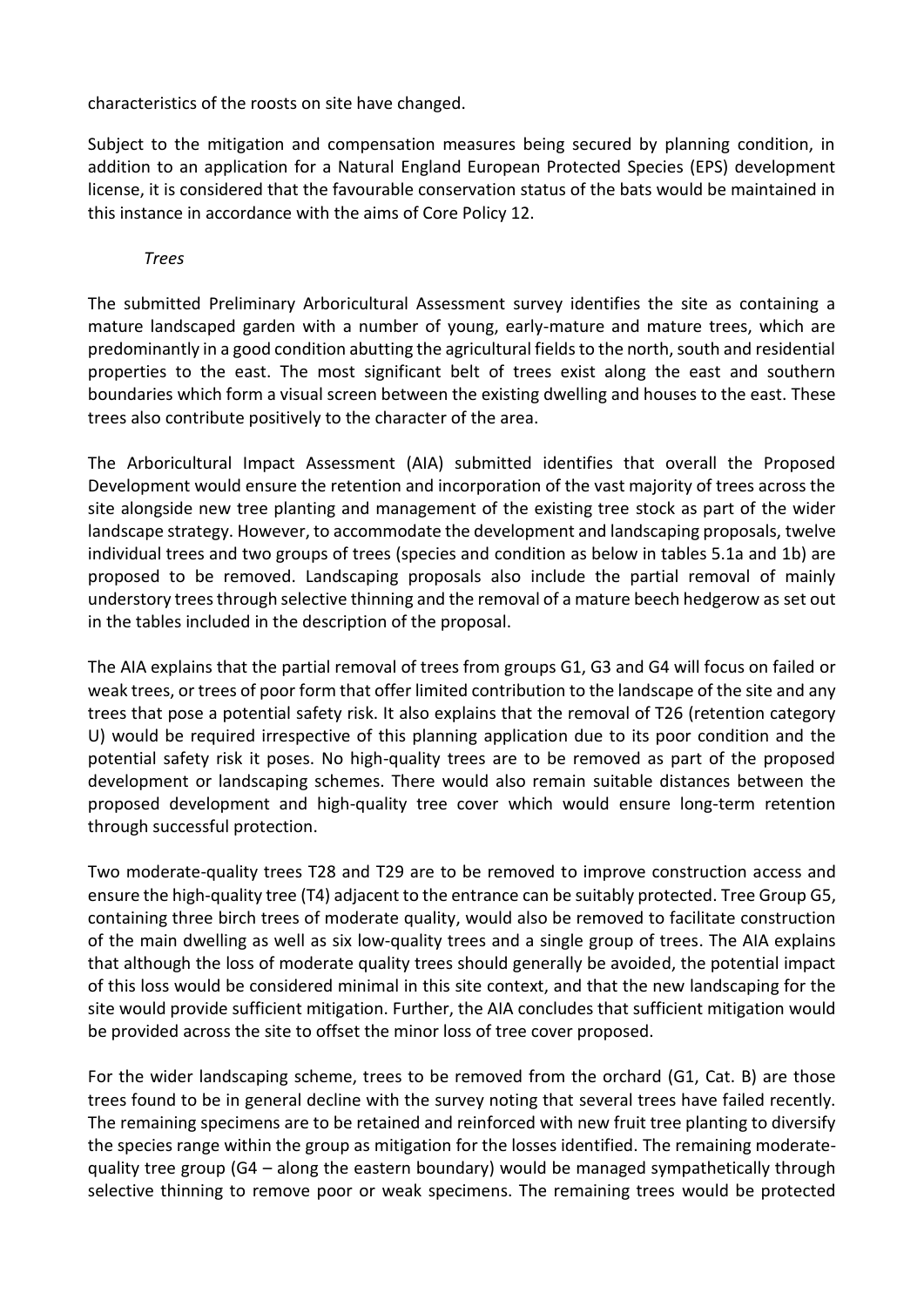during the course of the development and enhanced with new tree planting which the AIA states would inevitably increase canopy coverage.

Overall the AIA concludes that the proposed development of the site is unlikely to significantly impact the visual amenity of the local area as a result of the proposed tree removal. The proposed development works are not concluded to impact significantly upon the long-term health of retained trees and landscaping proposals would be considered good arboricultural management in addition to compensating for the proposed tree loss. The landscaping proposals which include new tree planting are an integral part of the proposed development and having reviewed all documents submitted the Council's Tree consultant has raised no objection to the development subject to conditions which would require submission of an Arboricultural Method Statement, prohibit certain activities close to retained trees/hedgerows and require detailed landscaping plans to be submitted showing full tree planting specification.

The supporting documents to this application explain that the Applicants propose to mitigate the loss of any tree/hedgerow removal with an extensive replanting programme and landscaping scheme which would overall result in a biodiversity net gain (which will be discussed in further detail below). Having regard to the above, it is considered that the tree retention, removal and replanting balance would be acceptable, and that the proposal would accords with policies CP12, DM5, DM7, EP7, EP8 and the provisions of the NPPF in this regard.

### *Biodiversity Net Gain*

In addition to the abovementioned policies which support nature conservation and the provision of net gains where possible, the Environment Act 2021 looks to set a minimum 10% net gain in biodiversity within all proposed developments as a legal requirement. There is a two-year grace period provided within the new legislation and therefore this requirement is not likely to become mandatory until 2023. However, many local planning authorities have already begun to require developments to achieve a minimum 10% biodiversity net gain. In the case of NSDC, we do not have any policies that currently adopt this approach, however achieving BNG on site is considered to be a benefit of developments.

The proposed development involves re-landscaping of the site, which will include on site enhancement of existing habitat and habitat creation. The boundary hedgerows will be enhanced by planting native tree and shrub species to infill gaps and manage them to achieve appropriate widths and heights. The plantation mixed woodland would also be enhanced by planting gaps with native trees, improving the species composition of the understorey and woodland edge by planting shade-tolerant native shrub species, and removal of non-native conifers/dying trees to encourage maturity of good quality trees. Scattered broadleaved and coniferous trees are also proposed to be planted to replace those lost to the development at a 2:1 ratio.

Green roofing is proposed to be installed on parts of the new dwelling, to include native meadow, wildflowers, and shrubs indicative of the local landscape. Shrub borders would also be created within the landscaping scheme and the creation of a pond with a natural form is also proposed. The pond would be filled from ground and rainwater and would be left to colonise naturally with aquatic and marginal vegetation. Furthermore, a 'Forest garden' would be created comprising fruit trees with native berries, vegetables, and wildlife-beneficial plants. A perennial meadow and species-rich wildflower and grass meadow would be created to replace areas of species-poor neutral grassland and swales are proposed to intercept surface drainage from the new dwelling and hardstanding.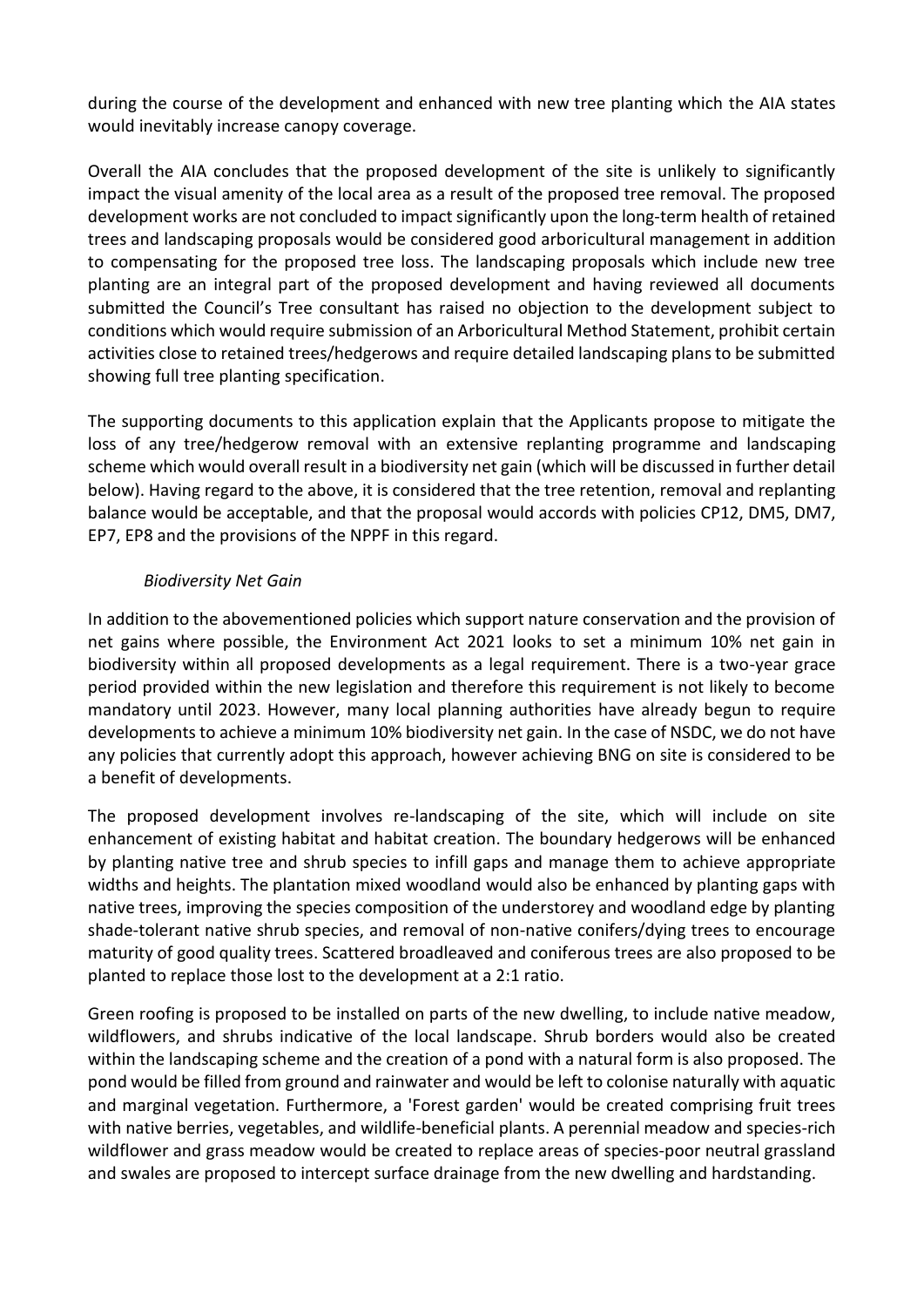An assessment of the potential for biodiversity net gain on the site has been undertaken using the Biodiversity Metric 3.0 Calculator (which is the most up to date assessment tool at the time of this report). This calculator looks at the on-site baseline and compares this with the on-site postintervention (including habitat retention, creation and enhancement proposed). Comparing the two values gives an overall on-site net % change which is calculated for habitat units and hedgerow units. For this development, including all proposed habitat enhancements and creation, the proposed development would deliver a BNG of 27.72% in 'habitat units' and 22.62% in 'hedgerow units'. These percentage increases exceed the requirement for 10% BNG to be provided on site (as soon to be required through the Environment Act) and would be an ecological benefit of the development.

Taking all of the matters discussed above, when considering the ecological impact of the development overall it is not considered the proposal would result in an unacceptable ecological impact. Whist there would be some initial loss on site, overall there is potential for the delivery of BNG in excess of 10% which would be a positive legacy of the scheme – noting the requirement to secure the recommended mitigation and enhancement measures by condition. Overall the proposal is considered to be in accordance with the aims of the NPPF and Policies CP12, DM5, DM7 and EP7 of the Development Plan in this regard.

### *Other Matters*

*Flood Risk & Drainage:* The application site is located within FZ1 and is therefore not at medium or high risk of flooding from fluvial sources, similarly the area is also not at risk of surface-water flooding. It is noted that concerns have been raised by local residents that the development would increase the risk of flooding locally (to third parties) as a result of increased impermeable surfacing within the site (increasing run-off) and the creation of the pond in the SE corner of the site. The D&A statement submitted with this application explains that a sustainable urban drainage strategy (SUDs) accompanies the proposal containing a hierarchy of sustainable methods of capturing and storing rainwater.

The SUDs features proposed in this development include incorporation of green roof systems in the dwelling to treat, attenuate and slow down rain water runoff and support uptake of water within the site with appropriate planting. Areas of hard roof is minimised with the use of green roofs, thus the building would have a low runoff flow rate overall. Filter strips/swales are also proposed to accommodate excess rain water runoff from the driveway and any hardstanding areas to manage rainwater within the site. The vehicular access routes will also be formed from permeable paving material to reduce the need of formalised drainage such as gullies or linear channels. Drainage pipes taking excess contributing flows from all of these elements will then direct surface water run-off to a retention pond in the SE corner of the site.

The retention pond would be a permanent feature within the site and has been designed to accommodate storage capacity that excess the relative impermeable surfacing within the site. No such drainage systems currently exist on the site. Further, as a precaution, any excess surface water from the pond would outflow into a designated run-off area within the site where a soakaway would allow infiltration to ground in events of high rainfall. Overall considering the low risk of the site to surface water flooding and the SUDs strategy proposed for this site it is not considered that the proposal would increase the risk of flooding to third parties which is in accordance with the LLFAs standing advice. The proposed SUDs strategy also accords with the principles set out within the standing advice and would improve the current drainage arrangement at this site. This is in accordance with CP9 and CP10 in addition to the advice in the NPPF in relation to flooding and drainage.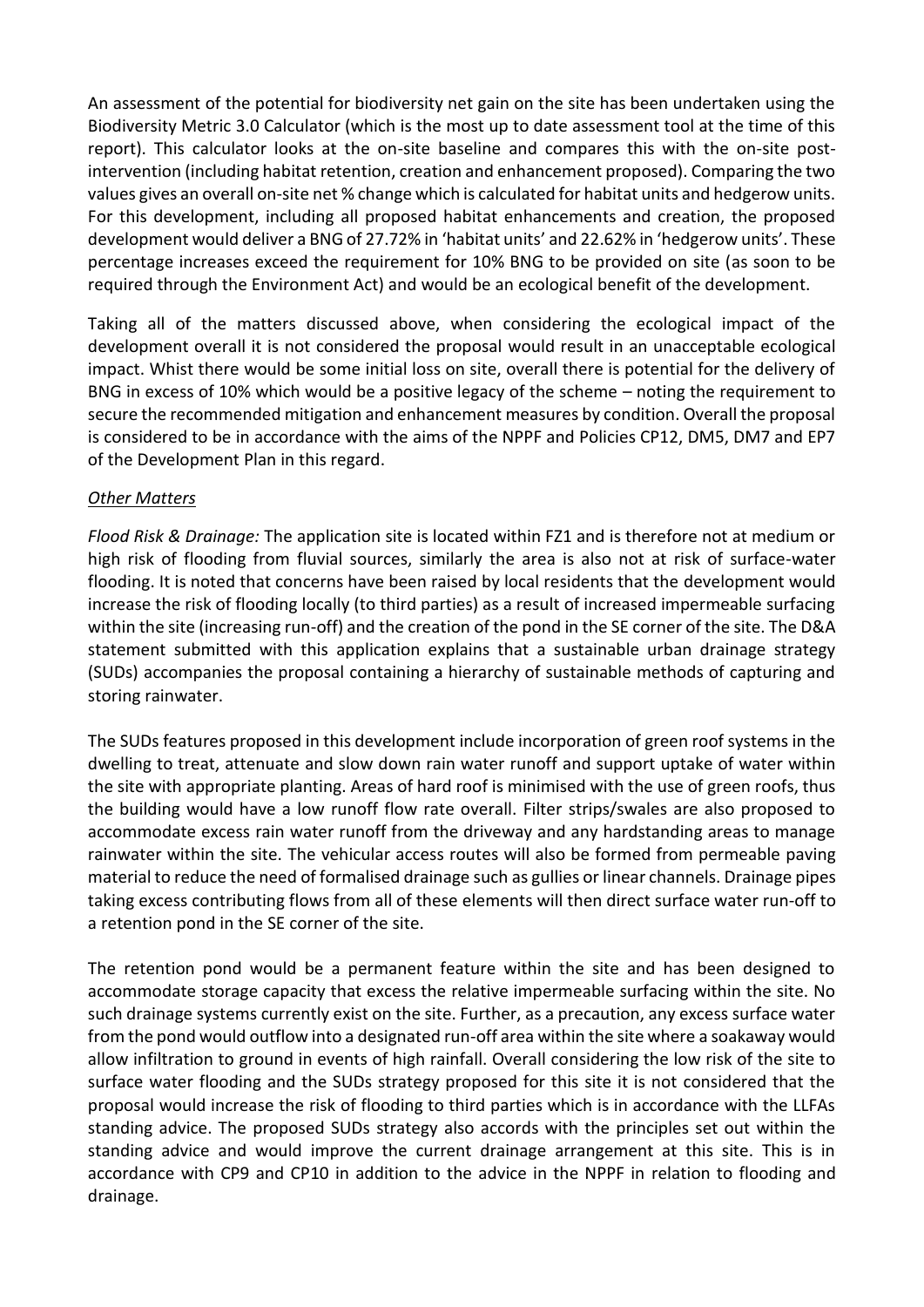*Pests:* Concerns from local residents also refer to the construction of this dwelling having the potential to disrupt vermin, resulting in a pest control issue. This is not considered to be a material planning consideration and in any event is purely speculative.

*CIL:* As the application proposes a replacement dwelling which is larger than the existing property, CIL is required for the development. The site is located within the designated 'Housing Very High Zone 4' in accordance with the Council's CIL Charging Schedule and as such a CIL levy of £100 per square metre applies. The net additional GIA would be  $947m^2$ , the CIL charge would therefore be £96,148.01.

### *Planning Balance and Conclusion*

Given the comparative scale of the replacement dwelling the scheme would constitute inappropriate development in the Green Belt as defined by the NPPF. Whilst the development would be contained within the existing boundaries of the site, the extent of additional development within the site would result in a clear and demonstrable impact on the openness of the Green Belt contrary to Spatial Policy 4B and the NPPF. Substantial weight has to be attached to any harm to the Green Belt and in accordance with the NPPF harmful development should not be permitted except in very special circumstances.

The application is advanced on the basis that the dwelling is of an outstanding design, promotes high levels of sustainability and would help raise the standard of design more generally in an area and that these factors, coupled with other benefits of the scheme, should represent the very special circumstances required to outweigh the harm identified to the green belt by virtue of inappropriate development.

I have concluded that this dwelling, whilst being unique to its setting, clearly responds to the site context and character of the area but in an innovative and contemporary way. The proposal, whilst a dwelling of a significant scale and of an unashamedly modern design, has a strong relationship with its built and natural surroundings and draws reference from the landscape and built characteristics of Epperstone which are translated into a high quality design. In my opinion it is the combination of the detailed architectural response to the surroundings, the quality of the proposed materials and the sensitive sculpted design and landscaping that collectively result in an outstanding design for this site – with a design that captures the spirit of its setting. The Design Review Panel have concluded that this development would be an intelligent, exciting, yet sensitive scheme which is of its time and place - a true legacy project, promising an exemplary building and landscape, which has the potential to become the heritage of tomorrow. The Panel have fully endorsed the scheme and consider it meets para. 134 of the NPPF.

To my knowledge this dwelling would be the first of its kind in Epperstone and it is noticeable that there is a lack of high quality bespoke modern architecture locally, it therefore has the potential to raise the standard of design locally. Overall, I agree with the conclusion that this replacement dwelling would be of an outstanding but sensitive design in this context and therefore consider the development would amount to meeting the 'very special circumstances' test and accord with the aims of Chapter 12 of the NPPF, Policies CP9, DM5 and EP11 of the Development Plan. In accordance with para. 134 of the NPPF, the outstanding design which also would help to raise the standard of design more generally in the area attracts significant positive weight.

In addition to this, sustainability is at the core of the design of this replacement dwelling, which would be built to passive design principles, incorporate green technologies and would attempt to improve on embodied carbon of traditional builds of this scale. Furthermore, the proposal also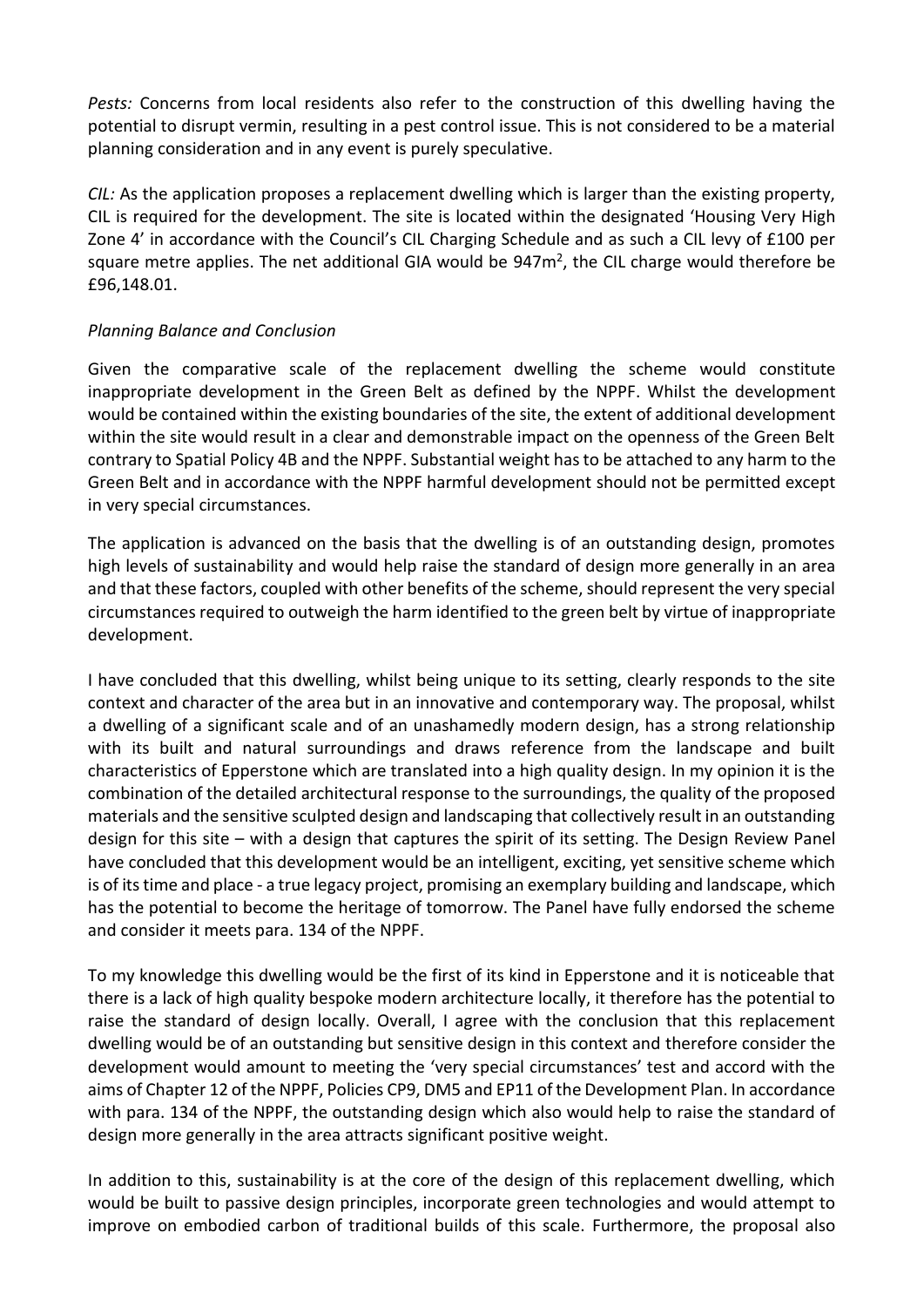includes a detailed Sustainable Urban Drainage Strategy (SuDS) that consists of building and sitewide mitigation. The DRP have noted that the development would utilise a simple, efficient and practical approach to the environmental sustainability of the build but particularly note that this scheme is *"one which others may be able to learn from and replicate"* and should be seen as an exemplar of incorporating simple sustainable strategies into modern construction. Subject to securing the detailed Engineering Concepts and Sustainability Strategy as set out in the D&A statement by condition, in accordance with para. 134 of the NPPF, the high level of sustainability promoted in this development attracts significant positive weight.

In respect of landscape character and visual amenity, it has been concluded that whilst the immediate character and openness of the site would change, the impact would be limited to within the site's boundaries. It is not considered that the character of the wider area/local policy zone would be significantly affected as a result of this development as there would not be an effective change in experience and perception of the wider landscape or the Epperstone Village Farmlands with Ancient Woodlands Policy Zone. In terms of visual impact, the LVIA concludes that overall the effects of the scheme are considered to be long-term in duration (given the building will become a permanent feature of the landscape), however there would be limited vantage points where the dwelling would be visible. The LVIA states that visibility from receptors would be 'negligible' and in any event would be against the backdrop of the vegetation that surrounds the site. Further, I am mindful that visibility does not equal harm and that the LVIA does not conclude that there would be any adverse visual effects as a result of the development. The site is not in a prominent position, and is in a well enclosed location in the village where there are few visual receptors. Whilst noting that the development would be a marked change from the existing dwelling on site, given the above conclusions it is considered that the development would preserve the existing landscape character and visual amenity of the area. This is in accordance with the aims of policies CP9, 13, DM5 and EP9 of the Development Plan in addition to the aims of the NPPF.

Subject to conditions the application has also been found to be acceptable with regard to impact on residential amenity, highways safety, flood risk and ecology in respect of protected species and trees in accordance with policies SP7, CP9, CP12, DM5, DM7, EP7, and EP8. Furthermore it is considered that the proposal would preserve the character and appearance of the Conservation Area in line with Section 72 of the Planning (Listed Buildings and Conservation Areas) Act 1990 and would not adversely impact the setting of any nearby listed buildings in line with Section 66 of the Act, CP14, DM9, EP16 & 17 and Chapter 14 of the NPPF.

Whilst noting that there would be some tree loss within the site and destruction of a known bat roost that would require a European Protected Species License, through the Landscaping and Tree Strategy, creation of a wetland habitat and biodiversity enhancements proposed the development could nevertheless result in a biodiversity net gain of 27.72% in 'habitat units' and 22.62% in 'hedgerow units'. This Net Gain would exceed the 10% requirement of the Environment Act and would be an ecological benefit of the development that accords with policies CP12, DM5, DM7 and EP7 of the Development Plan. This biodiversity/ecological benefit attracts moderate positive weight insofar as planning decisions should encourage BNG where possible to mitigate adverse impacts of developments.

The NPPF advises that substantial weight attaches to the harm to the Green Belt by reason of inappropriateness. However, I have concluded that the proposal would reflect an outstanding design which promotes a high level of sustainability and would help to raise the standard of design more generally in addition to being sensitive to the defining characteristics of the local area. With this in mind the NPPF gives great weight to outstanding and sustainable designs which help raise standards. Therefore, in the overall balance, it is my opinion that the harm identified due to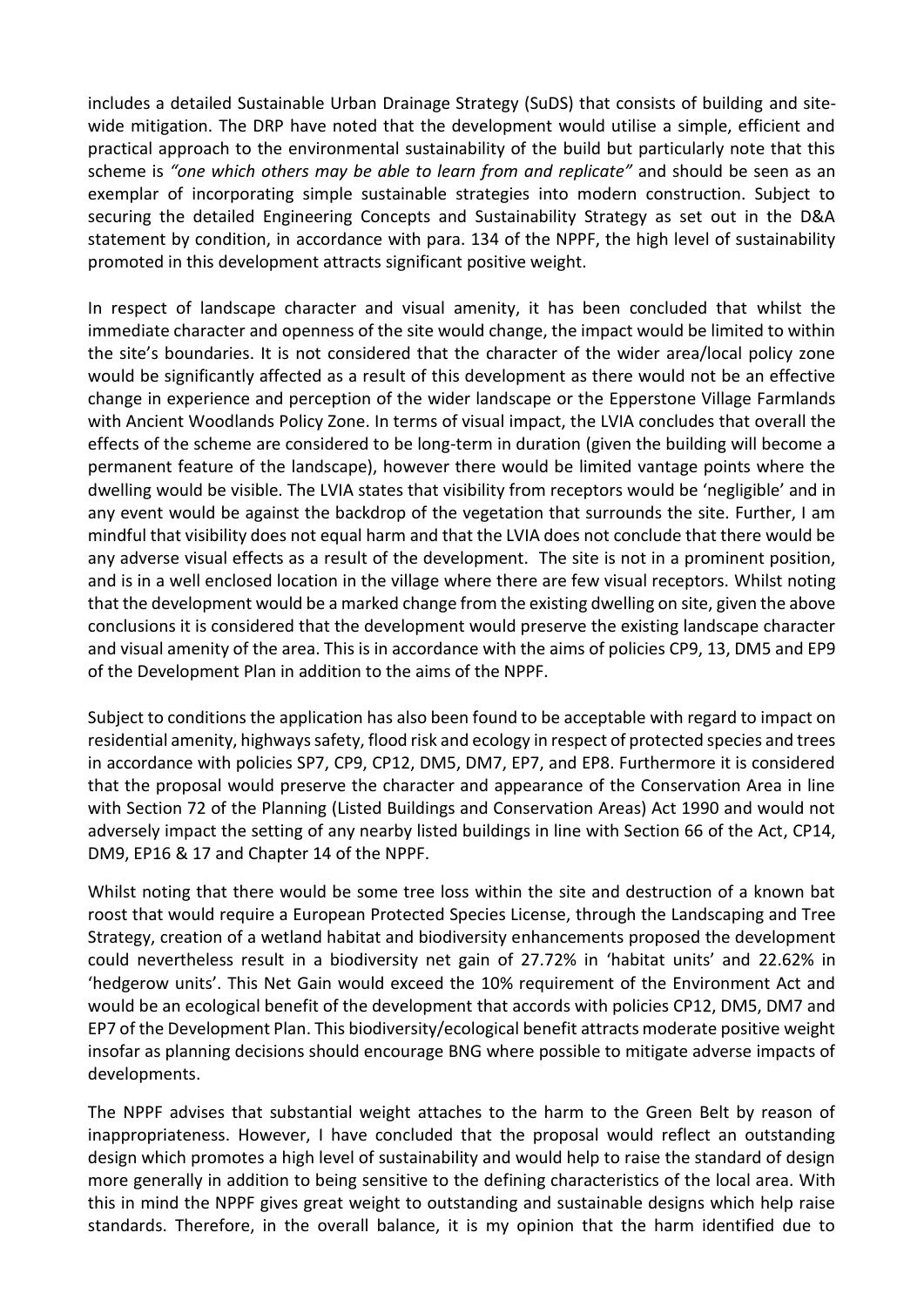inappropriateness and impact on openness is considered to be outweighed by the outstanding design quality and sustainability of the scheme, coupled with the improvements in landscape management and biodiversity net gain that would occur, would amount to the very special circumstances necessary to justify the development. I therefore recommend on balance that subject to the conditions detailed below, planning permission is approved.

### **RECOMMENDATION**

### **That planning permission is approved subject to the conditions and reasons shown below**

### **Conditions**

01

The development hereby permitted shall not begin later than three years from the date of this permission.

Reason: To comply with the requirements of Section 51 of the Planning and Compulsory Purchase Act 2004.

### $02$

The development hereby permitted shall not be carried out except in complete accordance with the following approved plan references:

- $\bullet$  Site Location Plan Ref. 217.08.10000.LP REV P1
- North and South Building Elevations Ref. 217.08.31000.ELE REV P1
- East and West Building Elevations Ref. 217.08.32000.ELE REV P1
- Site Plan Proposed Ref. 217.08.12000.SITE REV P1
- Proposed Basement Plan Ref. 217.08.20100.GA REV P1
- Proposed Ground Floor Plan Ref. 217.08.20200.GA REV P1
- Proposed First Floor Plan Ref. 217.08.20300.GA REV P1
- $\bullet$  Proposed Roof Plan Ref. 217.08.20400.GA REV P1
- Garden Layout Ref. 069-02A
- Garden Sections 1-3 Ref. 069-03A
- Garden Sections 4-5 Ref. 069-04A
- $\bullet$  Tree Strategy Ref. 069-05

unless otherwise agreed in writing by the local planning authority through the approval of a nonmaterial amendment to the permission.

Reason: So as to define this permission.

03

No development above slab level shall take place until manufacturers details (and samples upon request) of all external materials (including colour/finish) have been submitted to and approved in writing by the local planning authority, including but not limited to:

Bricks;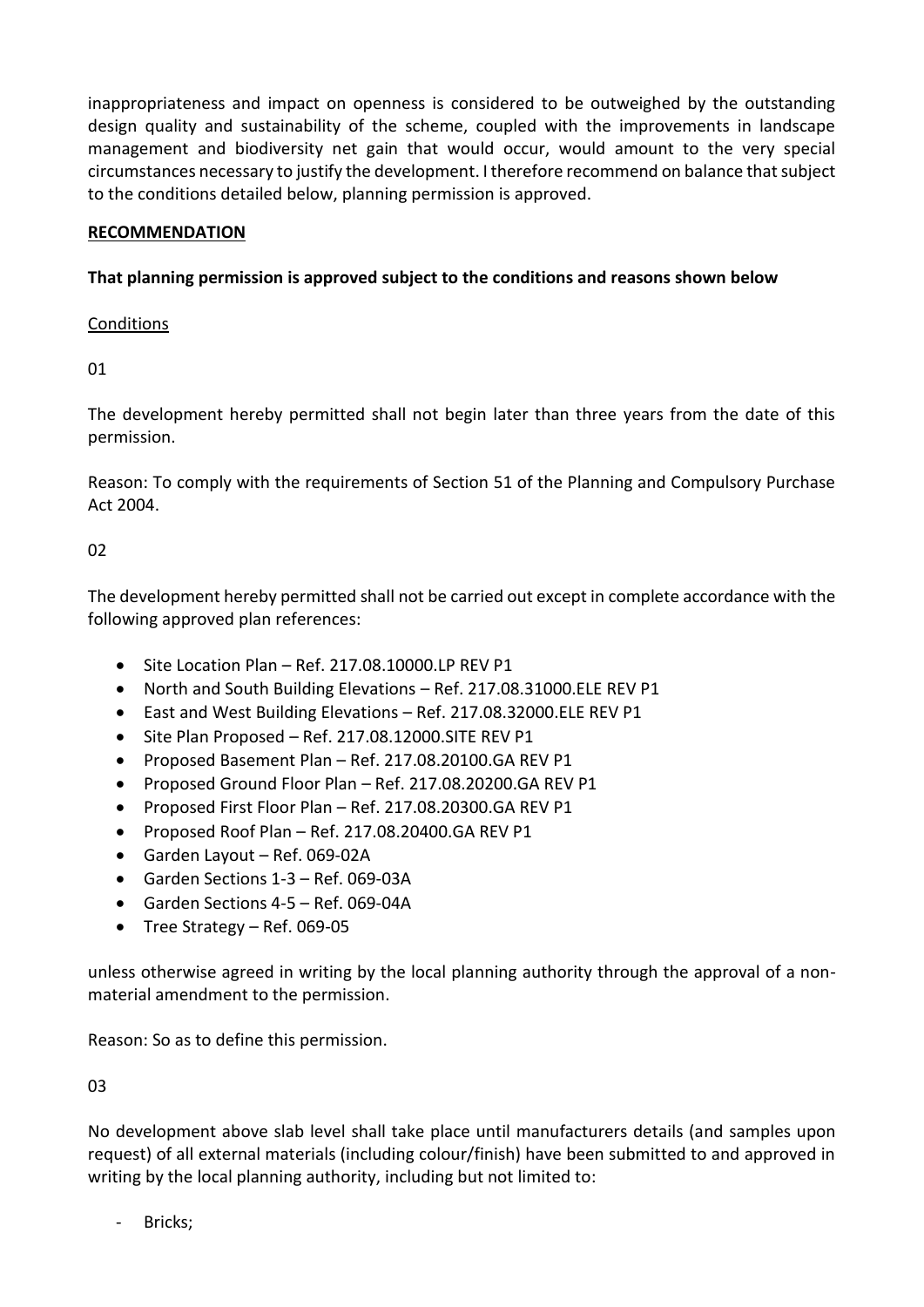- Wall Coverings;
- Roof Coverings;
- Green Roofs (full installation and planting specifications);
- Cladding and Detailing Materials;
- Timber;
- Coping Materials;
- Balustrades;
- Windows and Doors (including glazing).

Development shall thereafter be carried out in accordance with the approved details.

Reason: In the interests of visual amenity and to ensure that the development takes the form envisaged through the application submission.

#### 04

No development shall be commenced in respect of the features identified below, until details of the design, specification, fixing and finish in the form of drawings and sections at a scale of not less than 1:10 have been submitted to and approved in writing by the local planning authority. Development shall thereafter be undertaken and retained for the lifetime of the development in accordance with the approved details.

- External windows including roof windows, doors and their immediate surroundings, including details of glazing and any glazing bars;
- Treatment of window and door heads and cills;
- Verges and eaves;
- Rainwater goods;
- Coping;
- Balustrades;
- Extractor vents (if required);
- Flues (if required);
- Meter boxes (if required);
- Solar Panels (including number, positioning, inclination and specifications);
- Soil and vent pipes (if required);
- Any other external accretions.

Reason: In order to preserve or enhance the character and appearance of the area and to ensure that the development takes the form envisaged through the application submission.

#### 05

Prior to any development above slab level full detailed elevation plans showing precise details of any brickwork and/or decorative features shall be submitted to and agreed in writing by the local planning authority. Development shall thereafter be carried out in accordance with the approved details.

Reason: In order to preserve or enhance the character and appearance of the area and to ensure that the development takes the form envisaged through the application submission.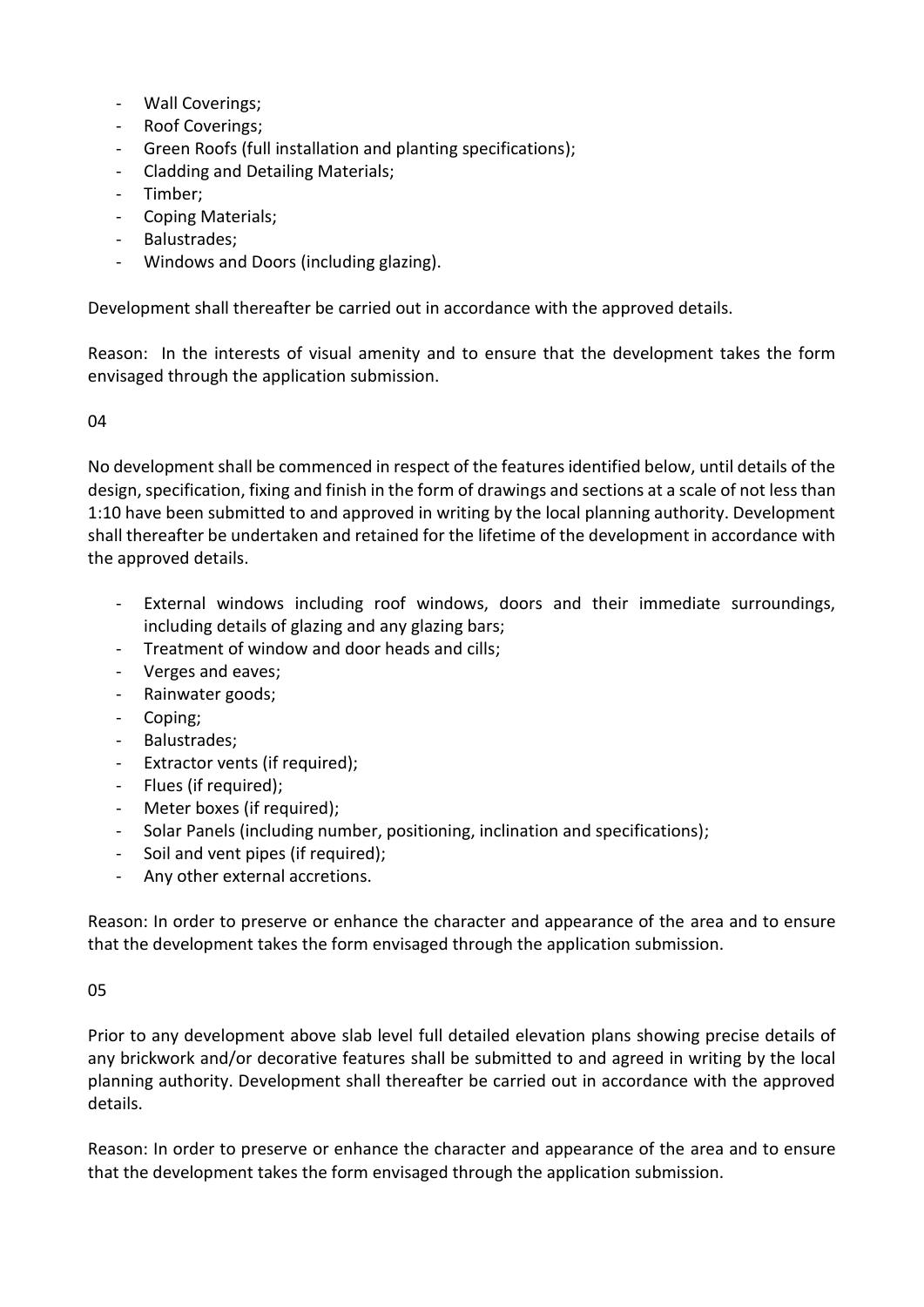#### 06

Prior to any development above slab level brick sample panels (of no less than 1sqm) showing the brick bond, mortar specification, pointing technique, and any architectural decoration (as detailed on the plans required by condition 05) shall be provided on site for inspection and subsequently agreed through written approval by the local planning authority. Development shall thereafter be carried out in accordance with the approved details, unless otherwise agreed in writing by the local planning authority.

Reason: In recognition of the site's location within the designated conservation area and to ensure that the development takes the form envisaged through the application submission.

### 07

The construction of the development hereby approved shall be undertaken in strict accordance with the Buro Happold Engineering Concepts and Sustainability Strategy as detailed on pages 67-81 of the Design and Access Statement dated November 2021 submitted in support of this application unless otherwise agreed in writing by the local planning authority.

Reason: In recognition of the very special circumstances that support this development and to ensure that the development takes the form envisaged through the application submission.

### 08

No development other than demolition shall take place until full details of both hard and soft landscape works shall be submitted to and approved in writing by the local planning authority and these works shall be carried out as approved. These details shall be in accordance with the landscape design set out in the Ibboston Studios Landscape section of the Design and Access Statement (pages 52- 66) and as shown on approved plans ref. 069 02A, 03A, 04A and 05 and shall include:

- full details of every tree, shrub, hedge to be planted (including its proposed location, species, size and approximate date of planting) and details of tree planting pits including associated irrigation measures, tree staking and guards, and structural cells. The scheme shall be designed so as to enhance the nature conservation value of the site, including the use of locally native plant species;
- existing trees and hedgerows, which are to be retained pending approval of a detailed scheme, together with measures for protection during construction;
- proposed finished ground levels or contours (should be shown in context of existing land levels);
- means of enclosure;
- car parking layouts and materials;
- hard surfacing materials;
- minor artefacts and structures shown on the plans (pavilion, sunken dining area, outdoor kitchen, benches, sculptures etc.)

Reason: In the interests of visual amenity, biodiversity, protecting the openness of the green belt and to ensure the development takes the form envisaged through the application submission.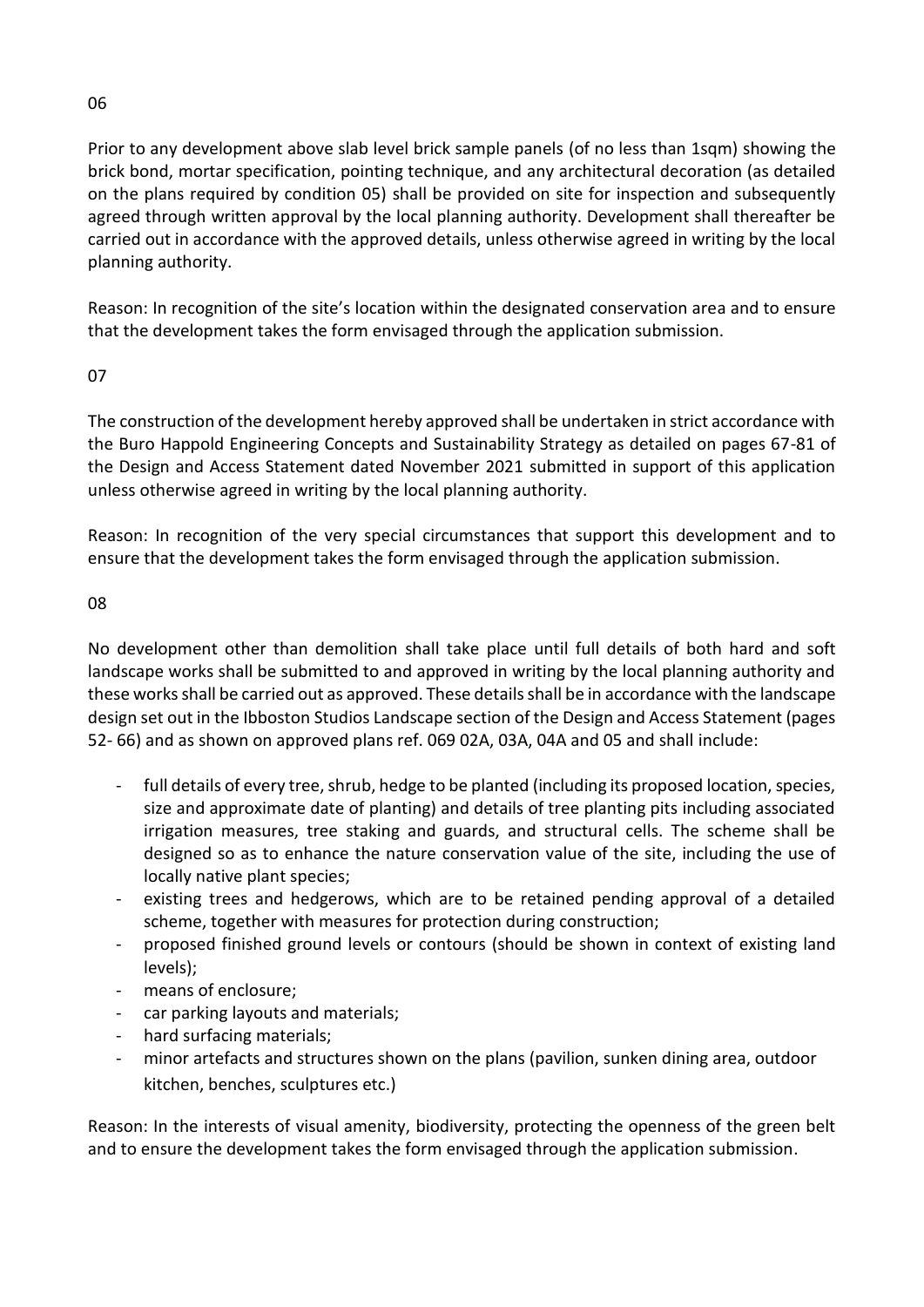The approved soft landscaping shall be completed during the first planting season following the first occupation/use of the development, or such longer period as may be agreed in writing by the local planning authority. Any trees/shrubs which, within a period of five years of being planted die, are removed or become seriously damaged or diseased shall be replaced in the next planting season with others of similar size and species. All tree, shrub and hedge planting shall be carried out in accordance with BS 3936 -1992 Part 1-Nursery Stock-Specifications for Trees and Shrubs and Part 4 1984-Specifications for Forestry Trees ; BS4043-1989 Transplanting Root-balled Trees; BS4428-1989 Code of Practice for General Landscape Operations. The approved hard landscaping scheme shall be completed prior to first occupation.

Reason: To ensure the work is carried out within a reasonable period and thereafter properly maintained, in the interests of visual amenity and biodiversity.

10

No works or development shall take place until an arboricultural method statement and scheme for protection of the retained trees/hedgerows has been agreed in writing with the District Planning Authority. This scheme shall include:

- a. A plan showing details and positions of the ground protection areas.
- b. Details and position of protection barriers.
- c. Details and position of underground service/drainage runs/soakaways and working methods employed should these runs be within the designated root protection area of any retained tree/hedgerow on or adjacent to the application site.
- d. Details of any special engineering required to accommodate the protection of retained trees/hedgerows (e.g. in connection with foundations, bridging, water features, hard surfacing).
- e. Details of construction and working methods to be employed for the installation of drives and paths within the root protection areas of any retained tree/hedgerow on or adjacent to the application site.
- f. Details of working methods to be employed with the demolition of buildings, structures and surfacing within or adjacent to the root protection areas of any retained tree/hedgerow on or adjacent to the application site.
- g. Details of any scaffolding erection and associated ground protection within the root protection areas
- h. Details of timing for the various phases of works or development in the context of the tree/hedgerow protection measures.

All works/development shall be carried out in full accordance with the approved arboricultural method statement and tree/hedgerow protection scheme.

Reason: To ensure that existing trees and hedges to be retained are protected, in the interests of visual amenity and nature conservation.

11

Prohibited activities

The following activities must not be carried out under any circumstances.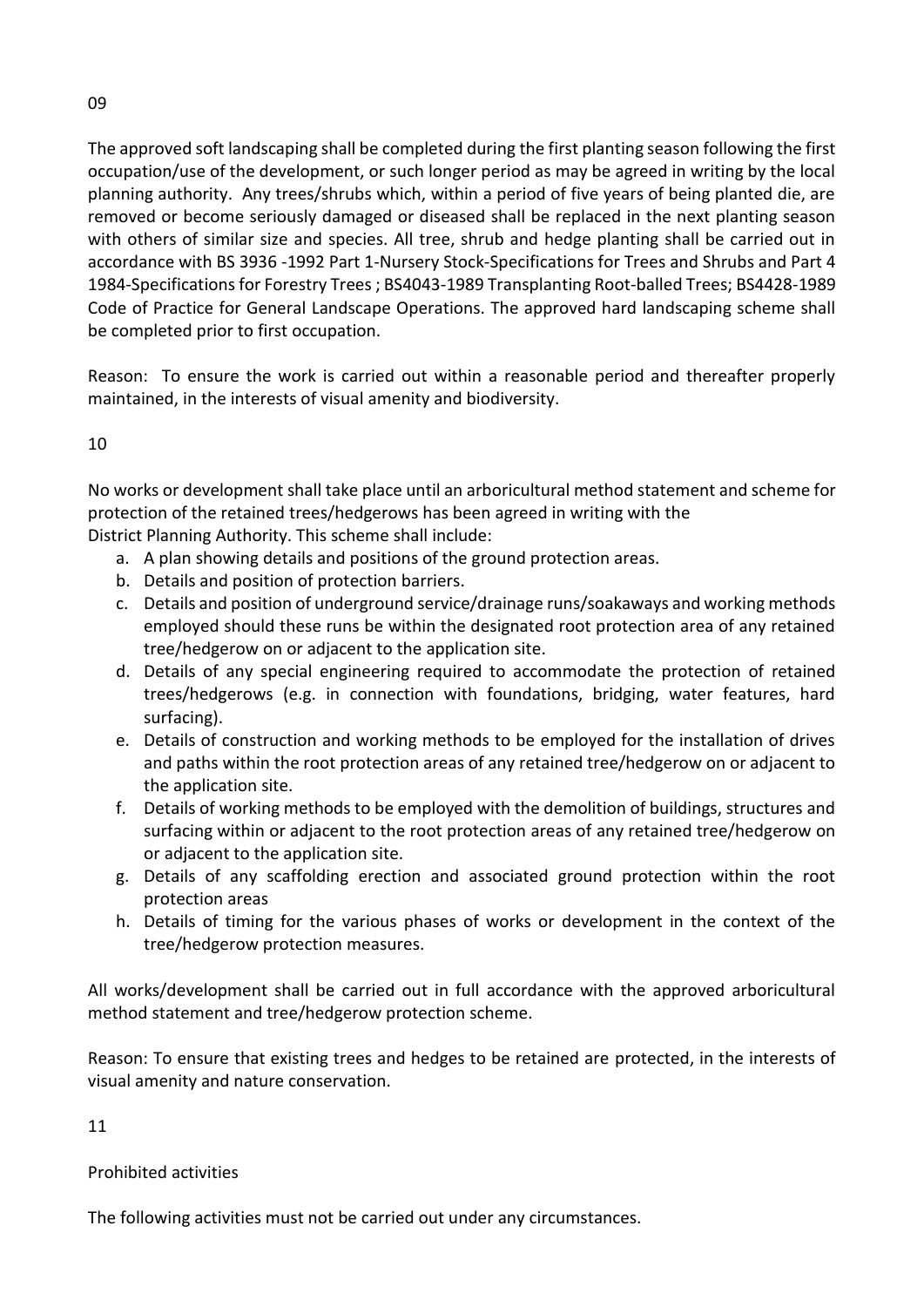- a. No fires to be lit on site within 10 metres of the nearest point of the canopy of any retained tree/hedgerow on or adjacent to the proposal site.
- b. No equipment, signage, fencing etc shall be attached to or be supported by any retained tree on or adjacent to the application site,
- c. No temporary access within designated root protection areas without the prior written approval of the District Planning Authority.
- d. No mixing of cement, dispensing of fuels or chemicals within 10 metres of any retained tree/hedgerow on or adjacent to the application site.
- e. No soak- aways to be routed within the root protection areas of any retained tree/hedgerow on or adjacent to the application site.
- f. No stripping of top soils, excavations or changing of levels to occur within the root protection areas of any retained tree/hedgerow on or adjacent to the application site.
- g. No topsoil, building materials or other to be stored within the root protection areas of any retained tree/hedgerow on or adjacent to the application site.
- h. No alterations or variations of the approved works or protection schemes shall be carried out without the prior written approval of the District Planning Authority.

Reason: To ensure that existing trees and hedges to be retained are protected, in the interests of visual amenity and nature conservation.

# 12

The development hereby approved shall be undertaken in strict accordance with Mitigation, Compensation, Enhancement and Further Survey Recommendations outlined at Chapter 6 (pages 34-39) of the Preliminary Ecological Appraisal, Daytime Bat Survey, Bat Activity Surveys & Biodiversity Net Gain Assessment prepared by EMEC Ecology dated November 2021 submitted in support of this application unless otherwise agreed in writing by the local planning authority.

Reason: To ensure that wildlife and habitats are retained are protected, in the interests of nature conservation.

# 13

No development shall take place until such time as an appropriate Bat Mitigation Strategy (BMS), agreed by Natural England, has been submitted to and approved in writing by the Local Planning Authority. The approved BMS shall be implemented in full prior to any development (including demolition) taking place on site and shall be retained on site for the lifetime of the development unless otherwise agreed in writing by the Local Planning Authority. The BMS shall include:

- Details of compensatory bat boxes/roost features to be installed on site and other compensatory features (such as roof voids etc), including their design, quantum and precise positions including the height and timings of installation;
- A methodology of demolition
- Details of any external lighting which shall be designed so as not impact the installed bat features or bat foraging around the site.

Reason: In order to afford appropriate protection to bats that occupy the existing building on site in line with Policies DM7, CP12 and the NPPF.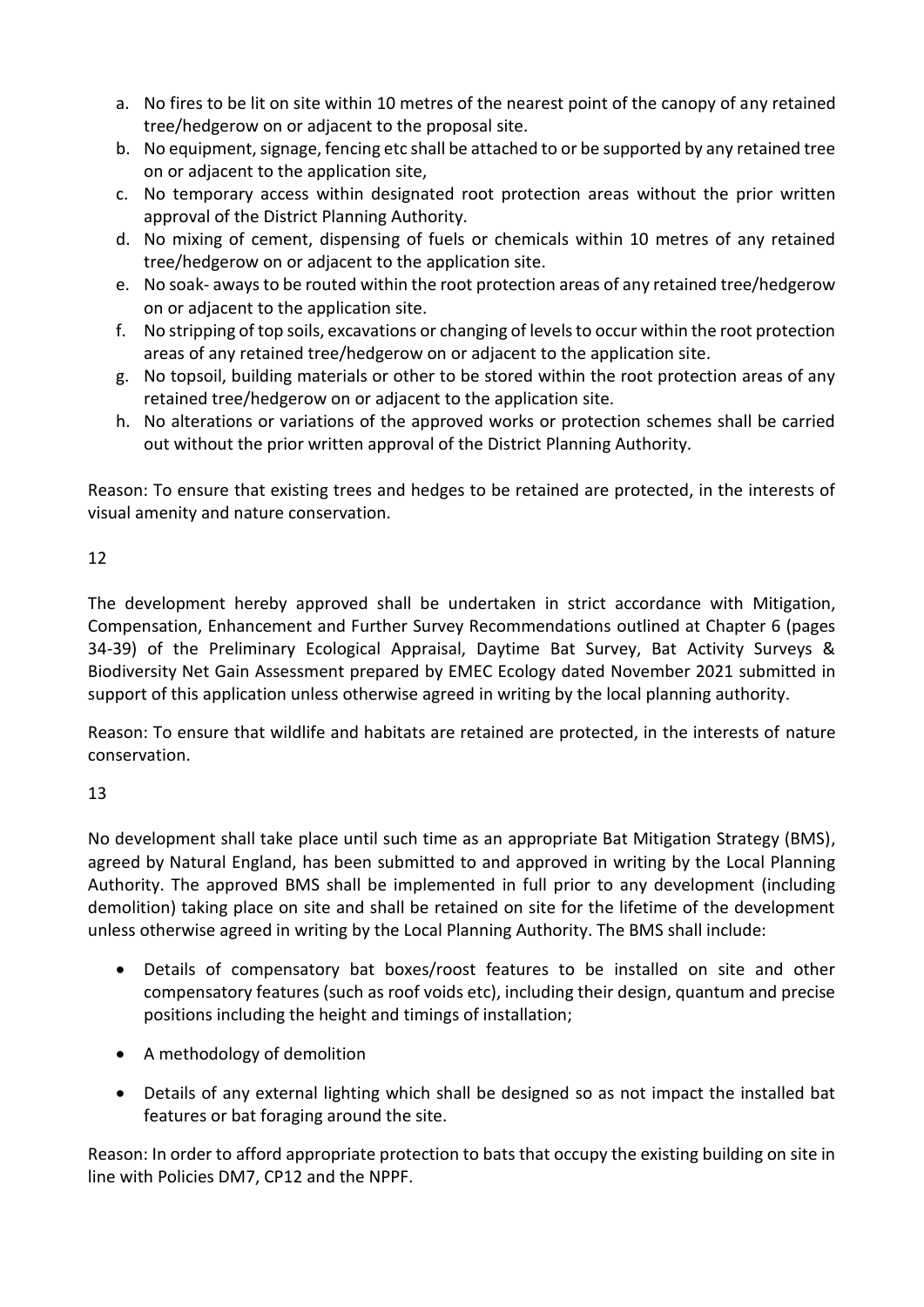14

No development shall be commenced, including any works of demolition or site clearance until a Demolition and Construction Management Plan has been submitted to and approved in writing by the Local Planning Authority. The approved Plan shall be adhered to throughout the demolition and construction periods. The Statement shall provide for:

- the parking of vehicles of site operatives and visitors;
- loading and unloading of plant and materials;
- storage of plant and materials used in constructing the development;
- measures to prevent the deposit of mud and materials on the highway.
- measures to control the emission of dust and dirt during construction;
- measures to protect pedestrians using the public right of way;
- a scheme for recycling/disposing of waste resulting from demolition and construction works;
- Hours of working.

Reason: In the interests of residential amenity.

# 15

Prior to occupation, details of all external lighting shall be submitted to and approved in writing by the Local Planning Authority. The scheme shall show how and where external lighting will be installed. No external lighting shall be installed otherwise than in accordance with the specifications and locations set out in the approved scheme, and shall be retained and maintained thereafter. No other external lighting shall thereafter be installed unless agreed in writing by the Local Planning Authority.

Reason: In the interests of residential amenity.

# 16

No development shall take place until details of foul and surface water drainage have been submitted to and approved in writing by the Local Planning Authority. The details shall be in accordance with the strategy set out in the Buro Happold Engineering Concepts and Sustainability Strategy as detailed on pages 67-81 of the Design and Access Statement dated November 2021. The development shall thereafter be carried out in accordance with the approved details, unless agreed in writing by the Local Planning Authority. The dwelling shall not be occupied until the approved foul and surface water drainage has been provided.

Reason: To ensure the provision of satisfactory means of foul sewage/surface water disposal and to ensure that the development takes the form envisaged through the application submission.

17

Notwithstanding the provisions of the Town and Country Planning (General Permitted Development) (England) Order 2015 (and any order revoking, re-enacting or modifying that Order), other than development expressly authorised by this permission, there shall be no development under Schedule 2, Part 1 of the Order in respect of:

- Class AA: Enlargement of a dwellinghouse by construction of additional storeys.
- Class A: The enlargement, improvement or other alteration of a dwellinghouse.
- Class B: The enlargement of a dwellinghouse consisting of an addition or alteration to its roof.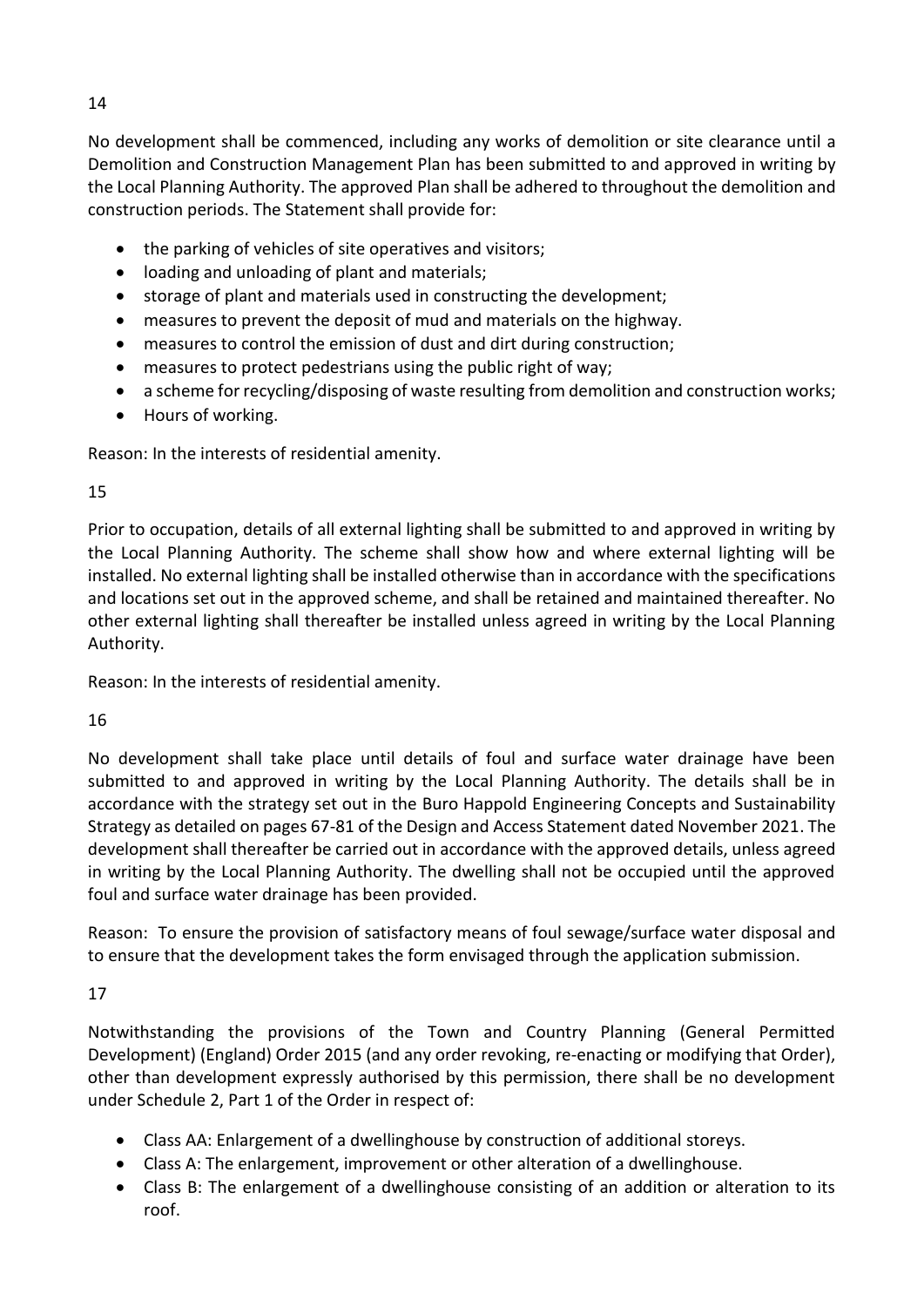- Class C: Any other alteration to the roof of a dwellinghouse.
- Class D: The erection or construction of a porch outside any external door of a dwellinghouse.
- Class E: Buildings etc incidental to the enjoyment of a dwellinghouse.
- Class F: Hard surfaces incidental to the enjoyment of a dwellinghouse.
- Class G: Chimneys, flues etc on a dwellinghouse.
- Class H: Microwave antenna on a dwellinghouse.

Or Schedule 2, Part 2:

- Class A: The erection, construction, maintenance, improvement or alteration of a gate, fence, wall or other means of enclosure.
- Class B: Means of access to a highway.
- Class C: The painting of the exterior of any building.

Or Schedule 2, Part 40 of the Order in respect of:

- Class A: The installation, alteration or replacement of solar PV or solar thermal equipment.
- Class B: The installation, alteration or replacement of standalone solar within the curtilage of a dwelling house.
- Class E: The installation, alteration or replacement of a flue, forming part of a biomass heating system, on a dwellinghouse.
- Class F: The installation, alteration or replacement of a flue, forming part of a combined heat and power system, on a dwellinghouse.

Unless consent has firstly be granted in the form of a separate planning permission.

Reason: To ensure that any proposed further alterations or extensions do not adversely impact upon the openness of the Green Belt.

### **Notes to Applicant**

01

The applicant is advised that all planning permissions granted on or after the 1st December 2011 may be subject to the Community Infrastructure Levy (CIL). Full details of CIL are available on the Council's website at www.newark-sherwooddc.gov.uk

The proposed development has been assessed and it is the Council's view that CIL IS PAYABLE on the development hereby approved as is detailed below. Full details about the CIL Charge including, amount and process for payment will be set out in the Regulation 65 Liability Notice which will be sent to you as soon as possible after this decision notice has been issued. If the development hereby approved is for a self-build dwelling, residential extension or residential annex you may be able to apply for relief from CIL. Further details about CIL are available on the Council's website: www.newark-sherwooddc.gov.uk/cil/ or from the Planning Portal: [www.planningportal.gov.uk/planning/applications/howtoapply/whattosubmit/cil](http://www.planningportal.gov.uk/planning/applications/howtoapply/whattosubmit/cil)

#### 02

The application as submitted is acceptable. In granting permission without unnecessary delay the District Planning Authority is implicitly working positively and proactively with the applicant. This is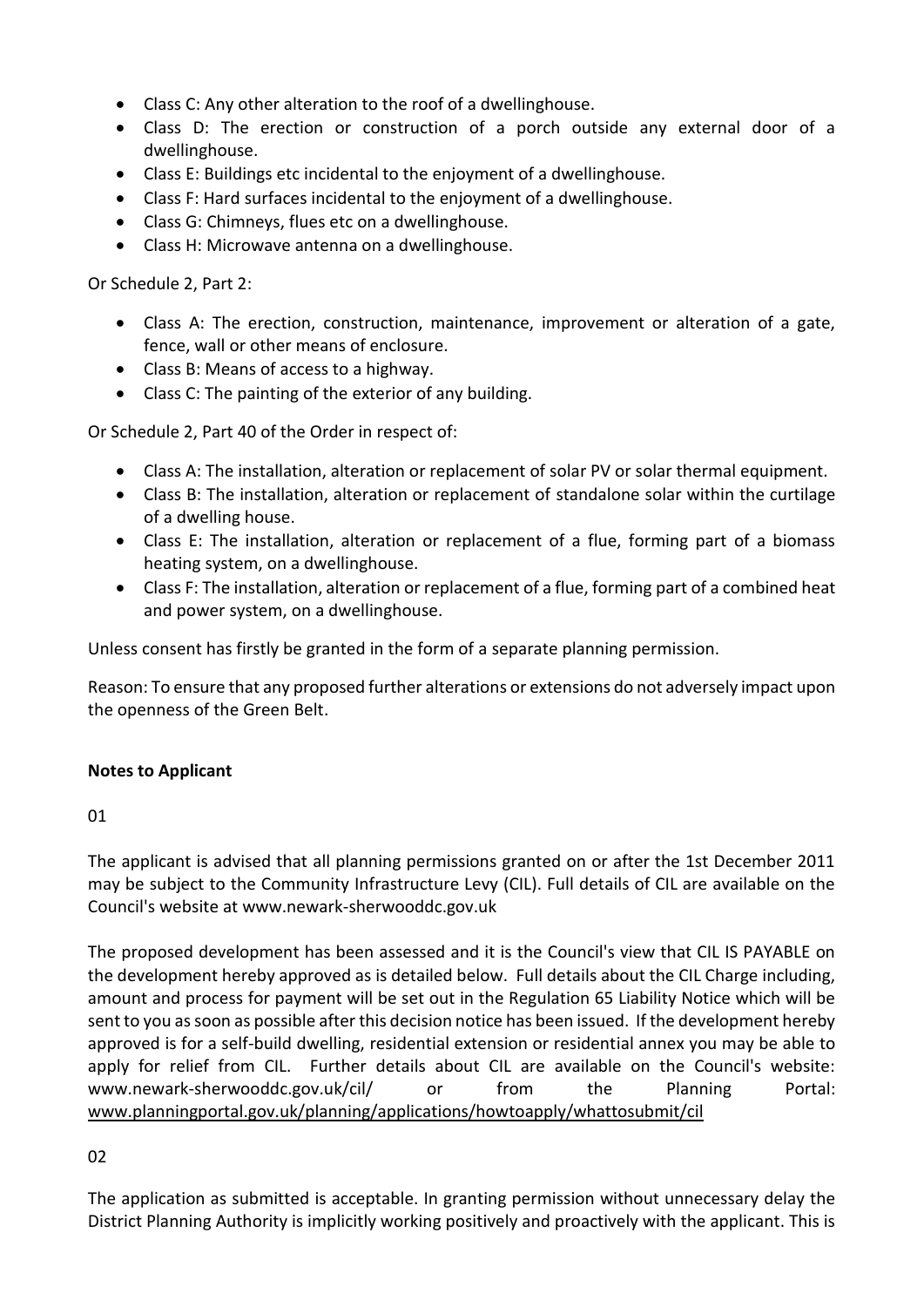fully in accordance with Town and Country Planning (Development Management Procedure) Order 2010 (as amended).

03

Notes from NCC Rights of Way:

- The route of Epperstone Public Footpath No. 1 passes along the first section of the driveway to Hill House. The correct legal alignment of the public right of way can be checked by carrying out an official search, contact [row.landsearches@nottscc.gov.uk.](mailto:row.landsearches@nottscc.gov.uk)
- The applicant will need to demonstrate how members of the public using the footpath with be kept safe during the demolition and construction phase of the proposal. A Temporary Closure of the Footpath may be granted to facilitate public safety during the construction phase subject to certain conditions. Further information and costs may be obtained by contacting the Rights of Way section. The applicant should be made aware that at least 5 weeks' notice is required to process the closure and an alternative route on should be provided if possible.
- The surface of the driveway and therefore the footpath is currently a crushed stone/gravel surface with some worn tarmac where it meets the 'adopted' Chapel Lane. The plans seem to show no indication of the proposed treatment of the driveway surface following construction. Given the sloping nature of the drive; the likely increase in volume, size and weight of vehicles using the driveway during construction; it is likely that the existing surface will experience a high degree of damage and wear.
- Any vehicular damage to the surface of the footpath will need to be repaired by yourselves. The applicant will need to indicate and obtain approval of any changes to the surface treatment of the drive/Public Footpath.
- Structures cannot be constructed on the line of the right of way without the prior authorisation of the Rights of way team. It should be noted that structures can only be authorised under certain criteria and such permission is not guaranteed.

04

Notes from Cadent Gas:

- Cadent Gas Ltd own and operate the gas infrastructure within the area of your development. There may be a legal interest (easements and other rights) in the land that restrict activity in proximity to Cadent assets in private land. The applicant must ensure that the proposed works do not infringe on legal rights of access and or restrictive covenants that exist.
- If buildings or structures are proposed directly above the apparatus the development may only take place following diversion of the apparatus. The applicant should apply online to have apparatus diverted in advance of any works, by visiting cadentgas.com/diversions
- Prior to carrying out works, including the construction of access points, please register on [www.linesearchbeforeudig.co.uk](http://www.linesearchbeforeudig.co.uk/) to submit details of the planned works for review, ensuring requirements are adhered to.
- Your responsibilities and obligations
- Cadent may have a Deed of Easement on the pipeline, which provides us with a right of access for a number of functions and prevents change to existing ground levels, storage of materials. It also prevents the erection of permanent/temporary buildings, or structures. If necessary Cadent will take action to legally enforce the terms of the easement.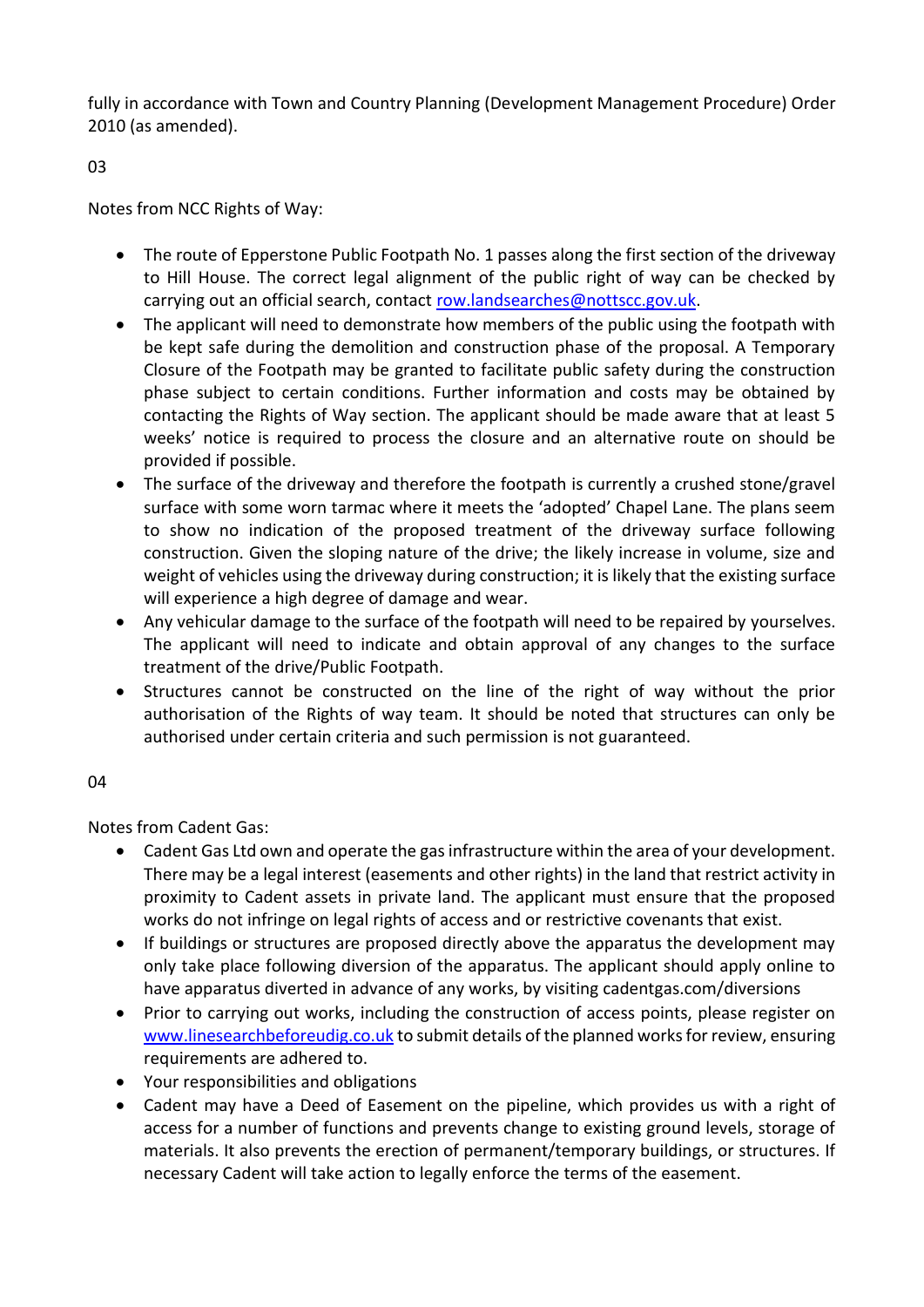05

Nesting birds are protected by the Wildlife and Countryside Act 1981 (as amended). It is an offence to intentionally or recklessly kill, injure or take any wild bird; take, damage or destroy its nest whilst in use or being built; and/or take or destroy its eggs. Normally it is good practice to avoid work potentially affecting nesting birds during the period 1st March to 31st August in any year, although birds can nest either side of this period.

06

All bat species are protected by the Wildlife and Countryside Act 1981 (as amended) and the Conservation (Natural Habitats, &c.) Regulations 1994. This legislation makes it illegal to intentionally or recklessly kill, injure or disturb any bat, or destroy their breeding places. If bats are disturbed during the proposed works, the legislation requires that work must be suspended and Natural England notified so that appropriate advice can be given to prevent the bats being harmed.

BACKGROUND PAPERS

Application case file.

For further information, please contact Honor Whitfield on ext 5827

All submission documents relating to this planning application can be found on the following websit[e www.newark-sherwooddc.gov.uk.](http://www.newark-sherwooddc.gov.uk/)

**Lisa Hughes Business Manager – Planning Development**